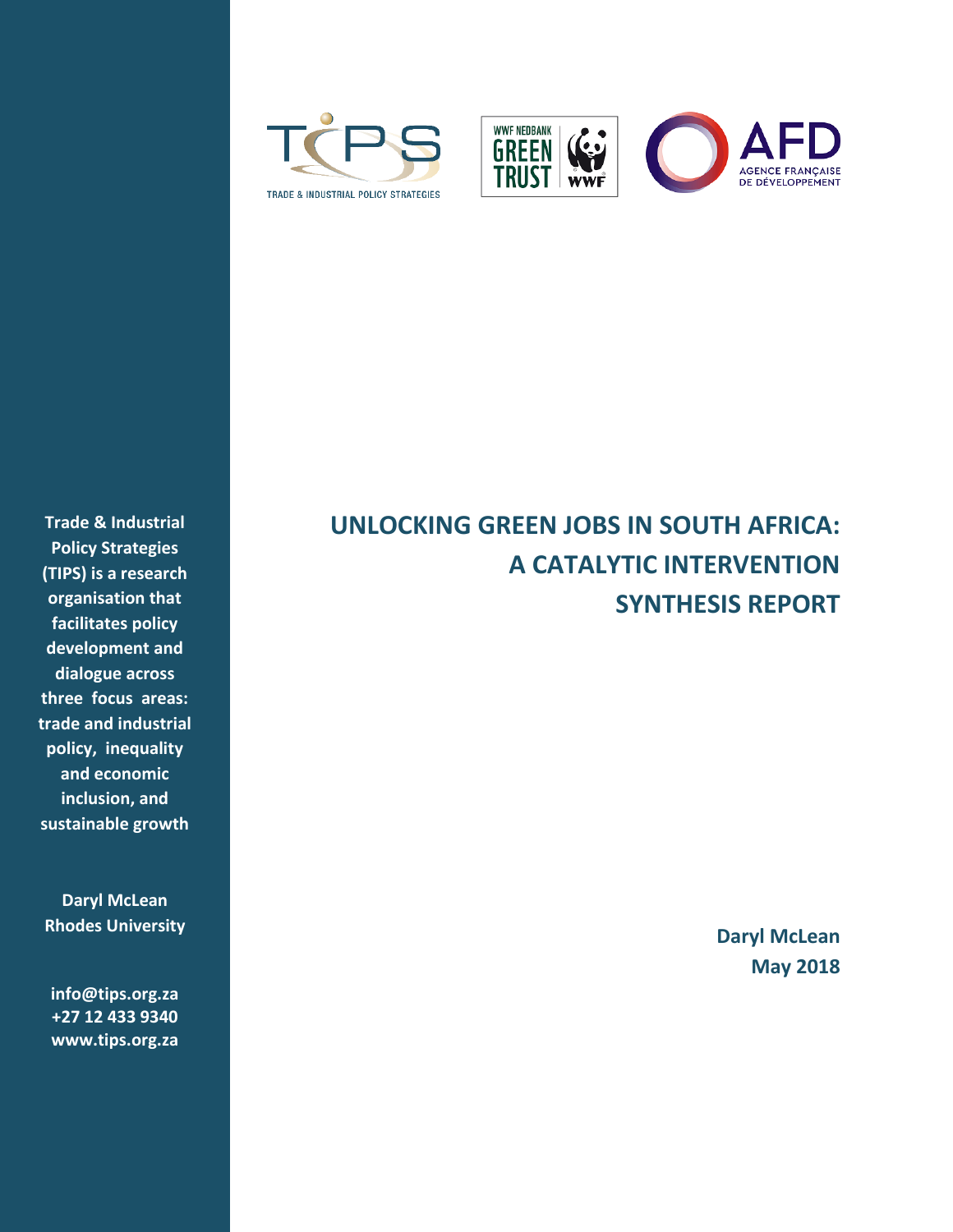# <span id="page-1-0"></span>**ABOUT THIS PUBLICATION**

This document summarises the findings of a two-year initiative and collaboration on *Unlocking Green Jobs: A Catalytic Intervention* between the World Wide Fund for Nature, South Africa (WWF-SA) and Trade & Industrial Policy Strategies (TIPS).

It is complemented by three case studies, namely:

- Essential Amathole A Case Study of Unlocking Green Jobs in the Bioprospecting Sector;
- Protecting and Unlocking Jobs Through Water Stewardship: A Case Study Linked to the Umbogintwini Industrial Complex, ethekwini; and
- Unlocking and Retaining Jobs in the Alien Vegetation Added Value Chain through Industrial Symbiosis: Case Study on Wood Pellets.

This synthesis report and the case studies are based on work and inputs from numerous individuals, including:

- A Project Steering Committee, including Glenda Raven (WWF-SA); Gaylor Montmasson-Clair (TIPS); Eureta Rosenberg (Rhodes University, Environmental Learning Research Centre), and Olivier Grandvoinet (Agence Française de Développement [AFD]);
- A Working Team, including Thabo Thulare (TIPS/Green Cape); Daryl McLean (Rhodes University, Environmental Learning Research Centre); Shakespear Mudombi (TIPS); Mike Ward (Creating Sustainable Value); and Nicola Jenkin (Pinpoint Sustainability); and
- A group of experts who kindly reviewed the case studies and participants at various research sites, who kindly gave their time and information to assist in developing the case studies.

This document has been produced with the financial assistance of the WWF Nedbank Green Trust and the AFD. The contents of this document are the sole responsibility of the authors and can under no circumstances be regarded as reflecting the position of the funders.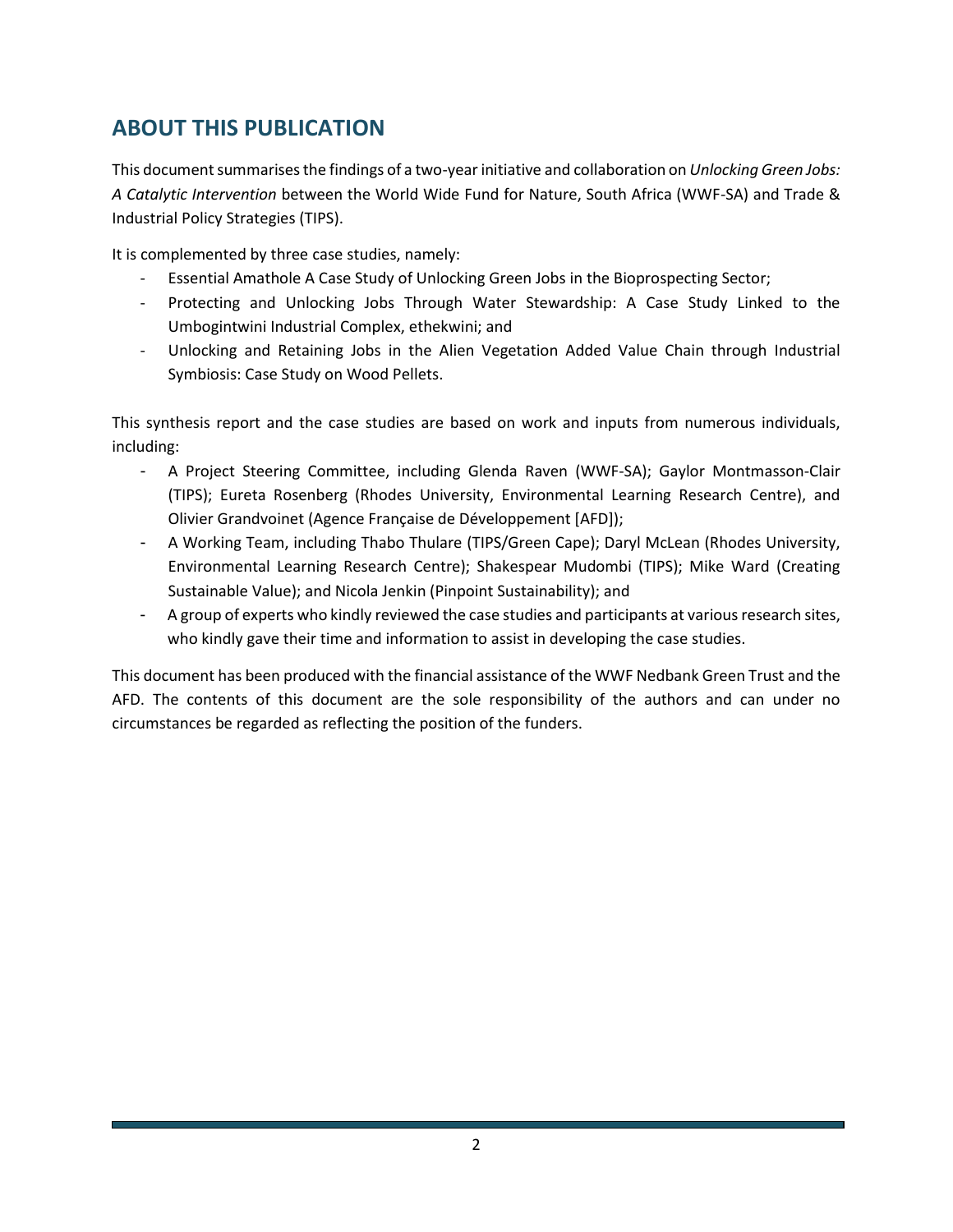# <span id="page-2-0"></span>**TABLE OF CONTENTS**

| $\mathbf{1}$ .<br>2 <sup>1</sup><br>2.1<br>2.2<br>Replacing traditional economic thinking tools with those of green economics11<br>2.3<br>3.<br>3.1<br>3.2<br>4.<br>4.1<br>4.2<br>Restoring and using land for agricultural development and bioprospecting  20<br>4.3<br>5. |  |
|-----------------------------------------------------------------------------------------------------------------------------------------------------------------------------------------------------------------------------------------------------------------------------|--|
|                                                                                                                                                                                                                                                                             |  |
|                                                                                                                                                                                                                                                                             |  |
|                                                                                                                                                                                                                                                                             |  |
|                                                                                                                                                                                                                                                                             |  |
|                                                                                                                                                                                                                                                                             |  |
|                                                                                                                                                                                                                                                                             |  |
|                                                                                                                                                                                                                                                                             |  |
|                                                                                                                                                                                                                                                                             |  |
|                                                                                                                                                                                                                                                                             |  |
|                                                                                                                                                                                                                                                                             |  |
|                                                                                                                                                                                                                                                                             |  |
|                                                                                                                                                                                                                                                                             |  |
|                                                                                                                                                                                                                                                                             |  |
|                                                                                                                                                                                                                                                                             |  |
|                                                                                                                                                                                                                                                                             |  |
|                                                                                                                                                                                                                                                                             |  |
|                                                                                                                                                                                                                                                                             |  |
|                                                                                                                                                                                                                                                                             |  |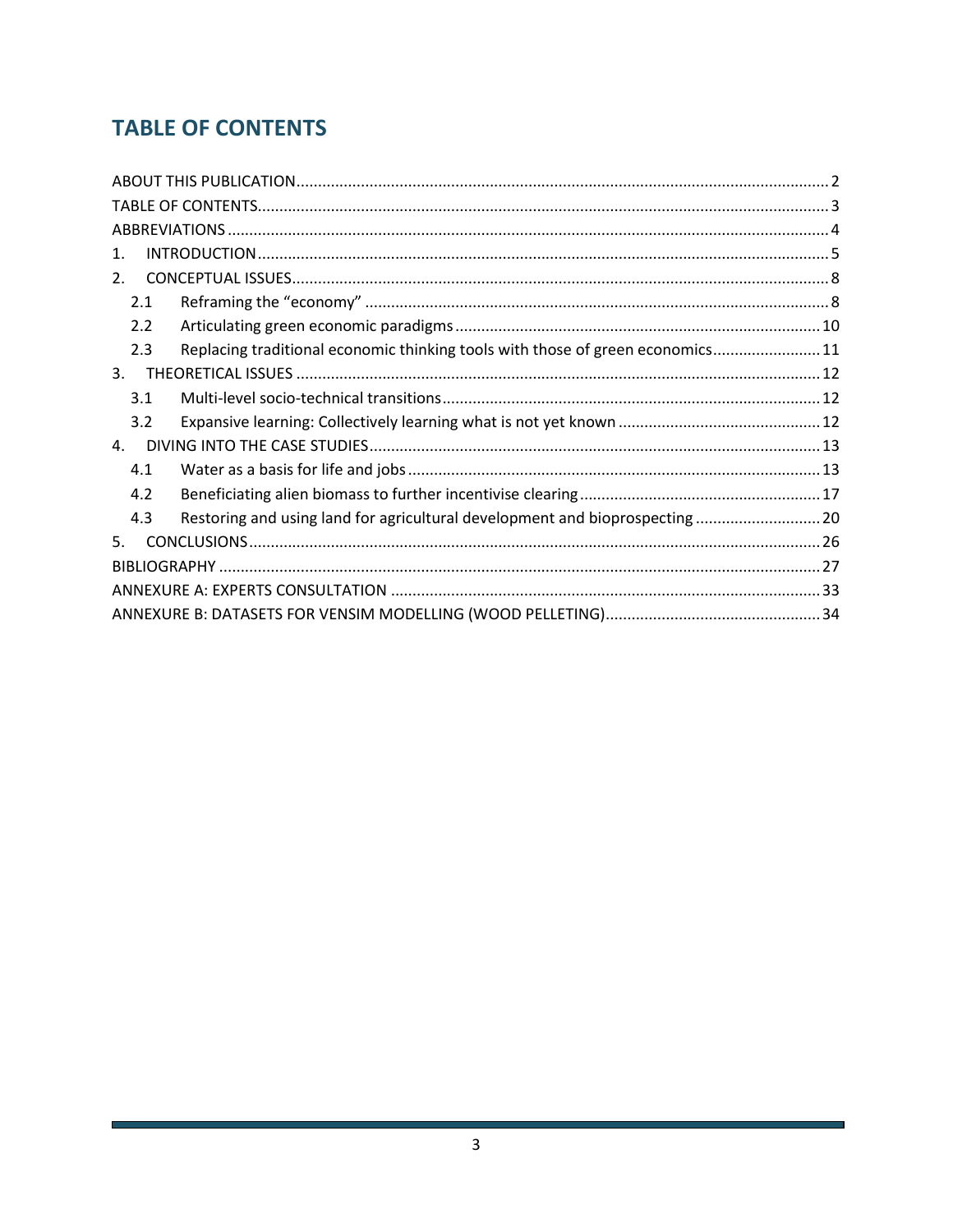# **ABBREVIATIONS**

| AFD           | Agence Française de Développement                        |
|---------------|----------------------------------------------------------|
| <b>BBBEE</b>  | Broad-Based Black Economic Empowerment                   |
| <b>CSI</b>    | Corporate Social Investment                              |
| <b>CSIR</b>   | <b>Council for Scientific and Industrial Research</b>    |
| <b>CSR</b>    | <b>Corporate Social Responsibility</b>                   |
| <b>DEA</b>    | National Department of Environmental Affairs             |
| <b>DEAT</b>   | Department of Environmental Affairs and Tourism          |
| dti (the)     | Department of Trade and Industry                         |
| <b>DWAS</b>   | Department of Water and Sanitation                       |
| <b>EPWP</b>   | <b>Expanded Public Works Programme</b>                   |
| <b>ETDP</b>   | <b>Education, Training and Development Practitioner</b>  |
| Ha            | Hectare                                                  |
| <b>HEA</b>    | Household Economic Analysis                              |
| IAP           | <b>Invasive Alien Plants</b>                             |
| LGSETA        | Local Government Sector Education and Training Authority |
| <b>MLSTT</b>  | Multi-level Socio-Technical Transition framework         |
| <b>NESPF</b>  | National Environmental Sector Skills Planning Forum      |
| R&D           | <b>Research and Development</b>                          |
| <b>SANBI</b>  | South African National Biodiversity Institute            |
| <b>SAREBI</b> | South African Renewable Energy Business Incubator        |
| <b>SEIAS</b>  | Socio-Economic Impact Assessment System                  |
| <b>SETA</b>   | Sector Education and Training Authority                  |
| <b>SEZ</b>    | <b>Special Economic Zone</b>                             |
| TIPS          | Trade & Industrial Policy Strategies                     |
| <b>UNEP</b>   | <b>United Nations Environment Programme</b>              |
| WRG           | <b>Water Resources Group</b>                             |
| WWF-SA        | World Wide Fund for Nature, South Africa                 |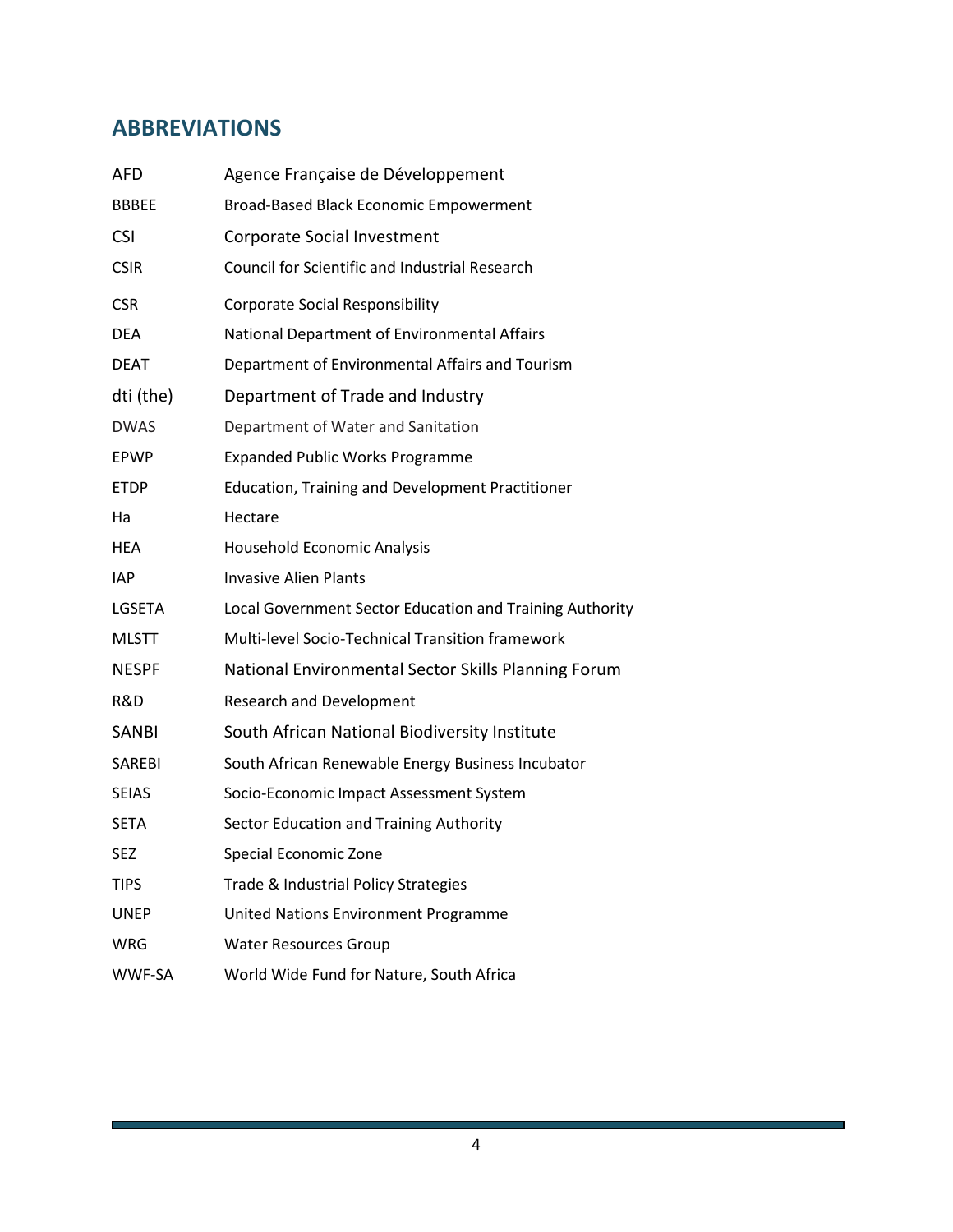# <span id="page-4-0"></span>**1. INTRODUCTION**

 $\overline{a}$ 

A series of academic and policy studies over the past 15 years have argued that very large numbers of jobs can be created by greening the economy (e.g. AGAMA, 2003; DEAT, 2008; Maia, et al., 2011; UNEP, 2012; Musango et al., 2013; DEA, 2016; GreenCape, 2016). Such studies have sometimes also argued that many existing jobs should urgently be transformed toward more sustainable development practices.

These "green" jobs are crucial for the restoration and maintenance of South Africa's natural resources, as well as for the transformation of existing patterns of production toward sustainable development. A core contention of sustainable development perspectives is that these interventions can simultaneously alleviate poverty and unemployment.

Various supply-side<sup>1</sup> interventions have aimed to build the human capabilities to achieve the vision. A National Environmental Skills Planning Forum was established to provide coordination and leadership, under the National Department of Environmental Affairs (DEA). The DEA Biodiversity Human Capital Development Strategy and the Environmental Sector Skills Plan provided early policy platforms, and were cascaded up into a priority under the National Skills Development Strategy III. Sector Education and Training Authorities (SETAs) were engaged on building green skills initiatives into their research and plans.<sup>2</sup> Substantial engagement with the Organising Framework for Occupations explored technical challenges of the current qualifications regime in dealing with emergent fields of practice, while the Green Skills Research and Planning programme has generated innovative methodologies, toolkits and human capabilities to undertake green skills and research. Along the skills pipeline, Fundisa for Change informed curriculation in schooling and teacher education, the Environmental Education, Training and Development Practitioner (ETDP) qualifications under the ETDP SETA provided for environmental educator development, the LGSETA (Local Government SETA) Environmental Practitioner qualifications were rolled out to provide entry-level occupational access points, and the South African National Biodiversity Institute (SANBI) Groen Sebenza programme incubated bridging into work capabilities, followed up by the WWF Internship programme. Many public, private and development sector organisations and individuals have also initiated successful local and national interventions (a few of which are detailed in the case studies in Section 4).

During the Groen Sebenza project (a Presidential Jobs Fund initiative), the National Environmental Sector Skills Planning Forum (NESPF) began discussion on the need for more intensive "demand-side conversations". Groen Sebenza mobilised 32 environmental organisations in South Africa to provide twoand-a-half years of intensive top-up training, mentoring and on-the-job experience to 800 young environmental practitioners, based on the logic that these practitioners would be absorbed into organisations (such as local government) where they would be able to help open up the 360 000 jobs which policy studies suggested are possible in the biodiversity sector. Yet this would have required the potential employer organisations to incorporate environmental concerns into their plans; create and fund

<sup>&</sup>lt;sup>1</sup> The concepts of supply and demand are drawn from traditional labour market economics. "Supply-side interventions" refer to education and training. "Demand" refers to the employment of people who have been educated and trained to do green work, and/or the use of these skills in the workplace.

<sup>&</sup>lt;sup>2</sup> Important studies were conducted for mining; chemicals; manufacturing; and public sector procurement.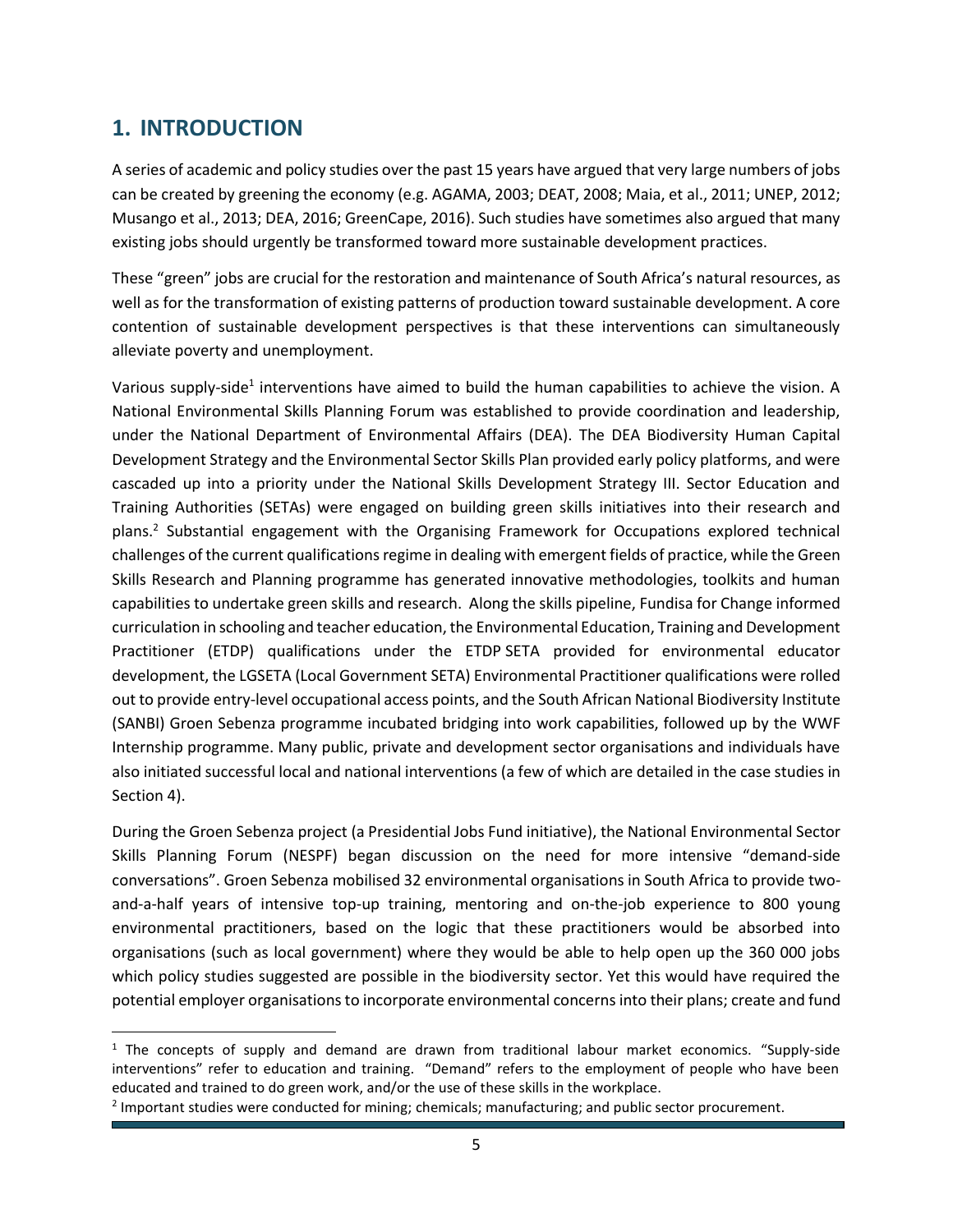the posts; and actively recruit the environmental practitioners. Such processes take a long time, and presuppose an understanding and commitment from top management.

In response to demand-side challenges in the Groen Sebenza project, the NESPF initiated a proposal for the *Unlocking Green Jobs: A Catalytic Project*, to explore the challenges. The project results were intended to provide a basis for addressing the systemic challenges.

The objectives were to:

- Identify areas of economic or social innovation and government priorities as well as environmental risk that lend themselves to creating green jobs, either as employment or entrepreneurial opportunities, or both; and
- Inform strategic decision-making and broker new partnerships among the key roleplayers in these promising areas, towards unlocking latent green jobs and demonstrating the potential of an inclusive green economy in South Africa.

Planned activities were to:

- Identify promising areas with potential for green jobs;
- Identify challenges/obstacles and leverage points in the system for unlocking and enabling access to these jobs;
- Identify strategic roleplayers in unlocking green jobs;
- Develop key partnerships with strategic roleplayers; and
- Monitor, evaluate and document methodologies applied in unlocking and securing green jobs and key insights and lessons learnt.

The first 18 months involved setting up the project (including staffing), and collecting and analysing baseline information on existing green economy interventions. In the second year, the following categories of intervention were identified as the focus of case studies:

- Water stewardship, based mainly on the current water crisis;
- Value added industries for the beneficiation of alien biomass, and particularly wood pelleting and eco-matting as a complement to the existing Eco-Furniture Project; and
- Bioprospecting (in particular, the production of essential oils), one of the two main thrusts in the National Biodiversity Economy Strategy, due to its ties into water stewardship through the restoration and conservation or productive use of the restored land.

The three case studies provide snapshots across the green economy rather than a comprehensive picture. However, these snapshots illustrate the interdependence of various strategies, and make the case for stronger coordination. Many of the lessons from the case studies are also generalisable across other parts of the green economy.

In addition to these case studies, the incubation of local green technologies and businesses, looking at the business development potential for the localisation of manufacturing and distributing green technologies, was also considered. This focused on the work of the South African Renewable Energy Business Incubator (SAREBI) in Atlantis (see box in Section 4).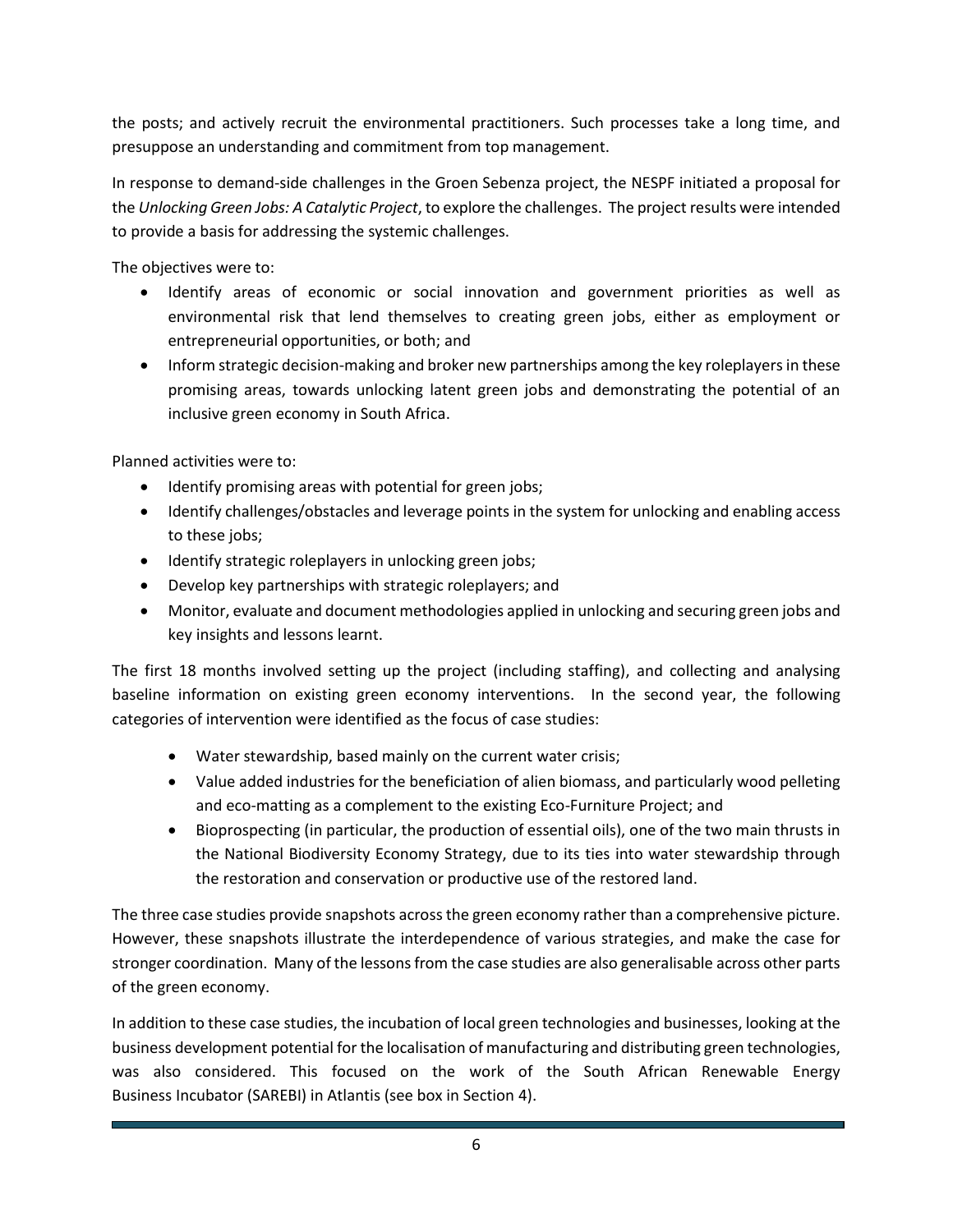Each case study included both quantitative and qualitative analysis. For the quantitative analysis, Vensim models<sup>3</sup> were developed describing the expanded value chain. Available data was collated and used to populate the models. The models can therefore be used to generate estimates of job creation and other impacts at local, provincial or national levels (although there are a few data gaps, as well as data weaknesses in two of the models).

The qualitative component involved interviews, site visits and document analysis in selected sites where the strategies are being implemented. The draft studies were also distributed for comment to experts in the field, and feedback was incorporated.

The case studies are intended to serve as "mirror data", i.e. a basis for discussion in strategic planning and action through multi-stakeholder forums, rather than as definitive. The project is planned to now take forward these processes at national, provincial and local level in selected sites, in which the results will be used to review existing policies and strategies; coordinate efforts and resources; and begin expanding the scope and scale of green job creation.

This report outlines the conceptual and theoretical considerations that informed the case studies (Sections 2 and 3). It then summarises the key findings and recommendations from the four case studies (Section 4) and formulates a strategy to take forward the findings through stakeholder engagement and advocacy processes, partnerships and social dialogue (Section 5).

 $\overline{a}$ 

<sup>&</sup>lt;sup>3</sup> Vensim models provide graphical representation of stock and flow as well as causal loops. This interacts with a set of data sets and equations. The graphical representation for each Vensim model is presented in the text below, and the data sets and equations are illustrated for wood-pelleting in Annexure B.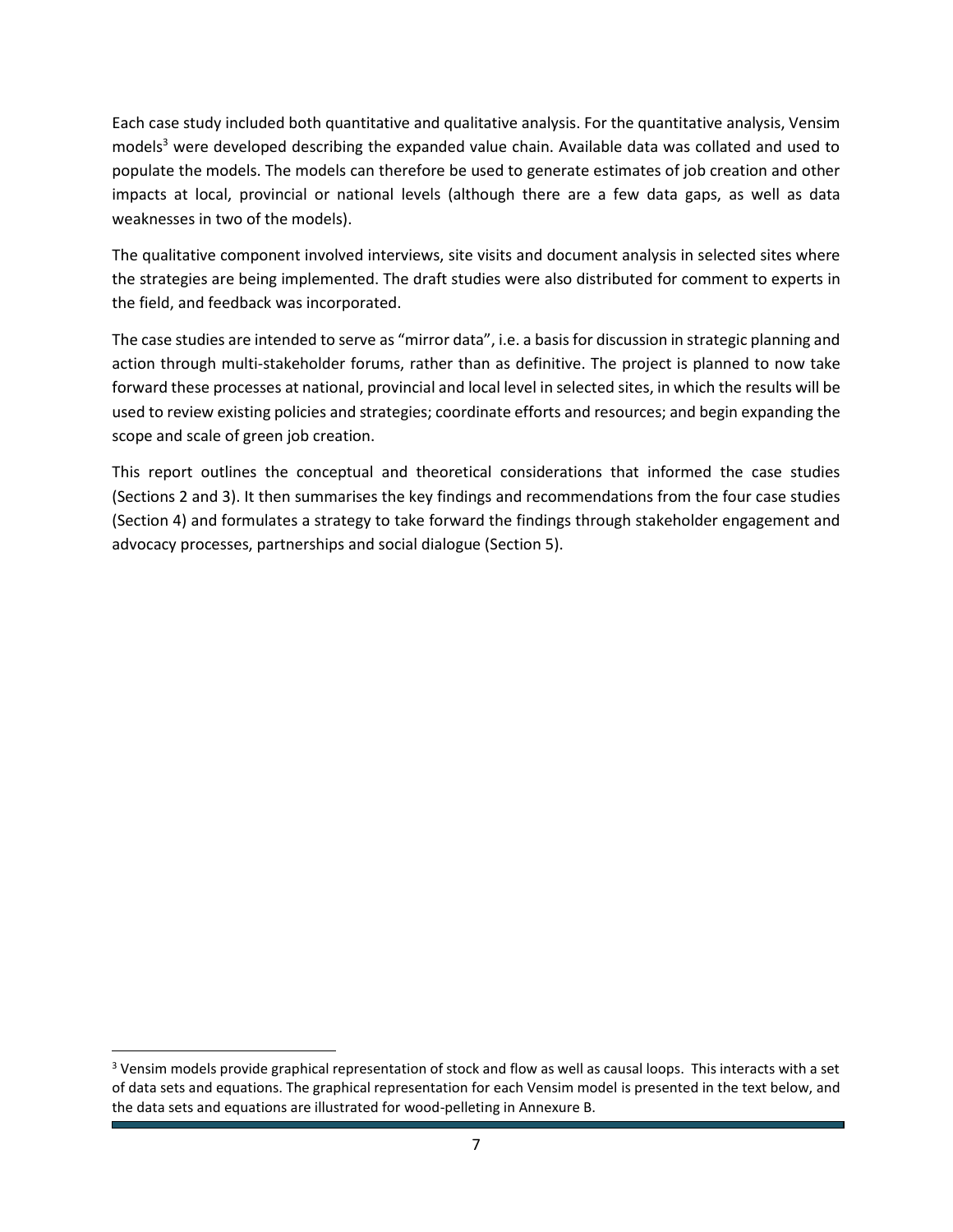# <span id="page-7-0"></span>**2. CONCEPTUAL ISSUES**

Three conceptual considerations informed the project and the selection and development of the case studies.

### <span id="page-7-1"></span>**2.1 Reframing the "economy"**

First, the project framed the economy more broadly than the market economy. There is increasing recognition in academic literature, donor research and some aspects of state strategy that the market economy "should be seen as one part of a diverse economy, constituted by a host of economic practices articulated with one another in dynamic and complex ways and in multiple sites and spaces" (Smith, 2011). Drawing on Raworth (2016) the economy is framed in this project as including also the state economy; the household or family economy; and the economy of the commons. Each of these are briefly described below.

Globally, the market economy is projected to shed 800 million jobs by 2030 (McKinsey, 2017) purely due to digitisation and automation of business processes. This report also argues that shrinking natural resources (in particular water) places another three million jobs in the market economy in South Africa at risk; yet those currently excluded from the market economy can play a valuable role in saving existing jobs and potentially creating new jobs in the household economy and the economy of the commons. Both depend on strategies within the state economy.

The household economy is a primary site of survival for those excluded from the market economy. Household Economic Analysis (HEA) has developed as a methodology to explore how they do so, and how best to support them.

*"Central to HEA is an analysis of how people in different circumstances get the food and cash they need, of their assets, the opportunities open to them and the constraints they face, and of the options open to them at times of crisis. It involves the analysis of the connections between different groups and between different areas, providing a picture of how assets are distributed within a community and who gets what from whom" (Save the Children UK 2008: 2).* 

The ZANOC project in South Africa (among other projects) has therefore mapped the gender, age and poverty profile of citizens across agro-ecological zones; household resources by way of access to land, livestock and other income streams; trends in water supply (as well as the seasonality of labour patterns); sources of food and access to food; as well as impacts, hazards, vulnerabilities and response strategies. Such information has been used to a limited extent in some of the case studies in this project, but integrating the available data into policy and planning is proposed as one basis for the multi-stakeholder forum dialogues.

The economy of the commons is another site of survival.

*The commons paradigm is a versatile social form that is reviving ancient forms of shared stewardship for resources and community, often with modern twists and the use of digital technologies.*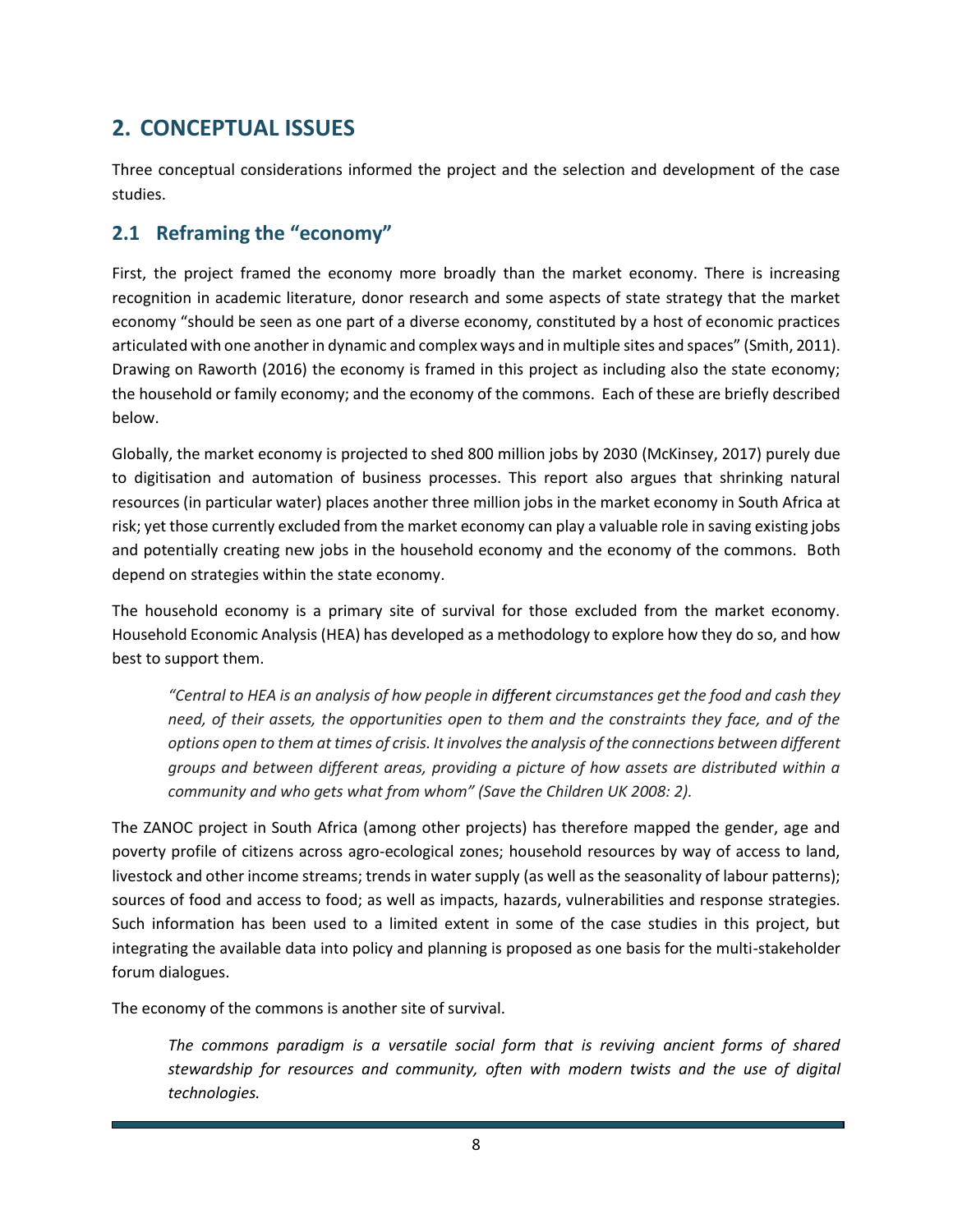*Contemporary commons can be seen in open source software and Wikipedia, community land trusts and local currencies, seed-sharing cooperatives and co-housing, art collaborations and open textbook projects. What unites countless commons is their attempts to de-commodify resources and mutualize benefits through bottom-up governance systems that are fair and inclusive….*

*Instead of privatizing gains and externalizing costs onto nature and society, commons seek to reinvent the very meaning of "the economy" by re-integrating it with living systems, local community, and social participation.*

*As nonmarket systems, commons provide a regenerative, holistic way of meeting everyday needs and empowering people through self-governance. Because they are appropriately sized and participatory, commons tend to be more democratic, trusted, oriented to the long term, and adaptable to changing circumstances and local knowledge than either markets or the state. (Schumaker Centre for New Economics, n.d.).* 

The economy of the commons is of course highly contested.

*The open access (commons) versus private control debate is raging. The debate takes place in a number of fields, including the intellectual property and cyber law literatures, as well as in broader public debates concerning propertisation, privatisation, deregulation, and commercialisation of areas as diverse as communication networks, government services, national forests, and scientific research…*

*First, infrastructure resources [including the environment] are fundamental resources that generate value when used as inputs into a wide range of productive processes. Second, the outputs from these processes are often public and nonmarket goods that generate positive externalities that benefit society. Third, managing infrastructure resources in an openly accessible manner may be socially desirable when it facilitates these downstream activities (Frischman, B: 2005: 918-221).* 

The state economy directly impacts on supporting existing household economies and economies of the commons to achieve sustainability. Integrating the lessons learned from the latter into the former requires methods and tools not yet widely incorporated into state strategy.

The case studies were selected as a spread covering these different economic domains, and the interrelationships between them. They illustrate the different approaches for anticipating and stimulating demand in each case and highlight the need to articulate green economy interventions across different economic domains.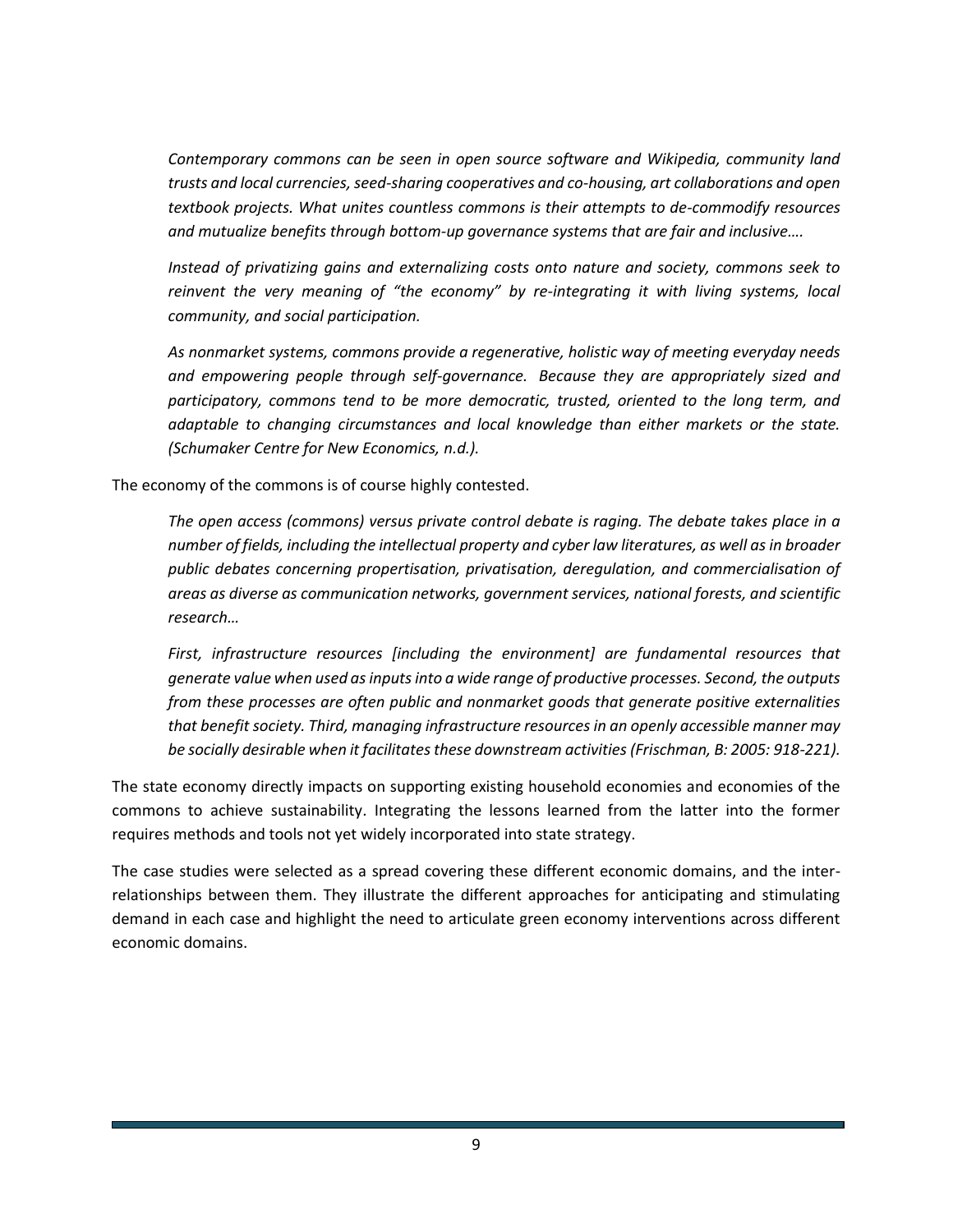### <span id="page-9-0"></span>**2.2 Articulating green economic paradigms**

 $\overline{a}$ 

A spectrum of paradigms inform approaches to green economic development across all economic domains.<sup>4</sup>

For some, the green economy represents a new phase of capitalism, in which the efficiencies provided by technological progress provide strategies to also allow maximising profits and shedding of labour costs. Water, waste and energy efficiencies are seen as technical responses to production constraints. The challenges represented by a shrinking natural resource base, emerging climate changes and social imperatives (or the associated regulatory compliance conditions, such as carbon taxes and Broad-Based Black Economic Empowerment (BBBEE) scorecards) provide new competitive spaces for capital accumulation within what remains a foundationally extractive paradigm.<sup>5</sup>

At the other end of the spectrum, "sustainable development" paradigms often believe that economic activity should operate between the parameters of biophysical constraints and human well-being; that market economies are a shrinking component of overall economic activity, while economies of the commons and family economies are becoming more important; that some forms of growth are possible or necessary in some contexts, while to achieve sustainability, de-growth may even be necessary in others; that strategies should be intentionally designed to achieve economic, social and environmental justice; and that cooperation rather than competition is the best strategy in a context of growing populations and diminishing natural resources.

These paradigmatic differences are unlikely to be resolved anytime soon. Rather, the "deep conversations" proposed in multi-stakeholder forums are aimed at articulating the different paradigms. Natural resources are input constraints to production. Improving energy, waste and water efficiencies in production within the private sector is intrinsically necessary to alleviate pressure on such resources. However, private sector funding and capabilities can be better coordinated within existing regulatory commitments (BBBEE scorecard funding for supplier development, enterprise development and skills development; social and labour plan funding for "just transitions"; Community Benefit Sharing within the Bioprospecting Strategy; and focusing green technology development more widely than private sector needs).

The case studies have surfaced possibilities for articulating the above paradigms, and the multistakeholder forum discussions aims to engage stakeholders in developing strategies to improve coordination.

<sup>&</sup>lt;sup>4</sup> For a more delicate differentiation of paradigms, see Death 2015: Four Discourses of the Green Economy in the Global South.

<sup>&</sup>lt;sup>5</sup> In relation to the energy sector for, example, Baker et al (2013) argue that a shift is taking place from "'electric capitalism' – the way in which the current electricity regime in (South) Africa entrenches and embeds existing inequalities through its uneven development and levels of access while locking in a carbon-intensive development path – to a form of 'climate capitalism' in which capitalism's growth imperatives are increasingly served by the creation of new sites of accumulation in a low carbon economy".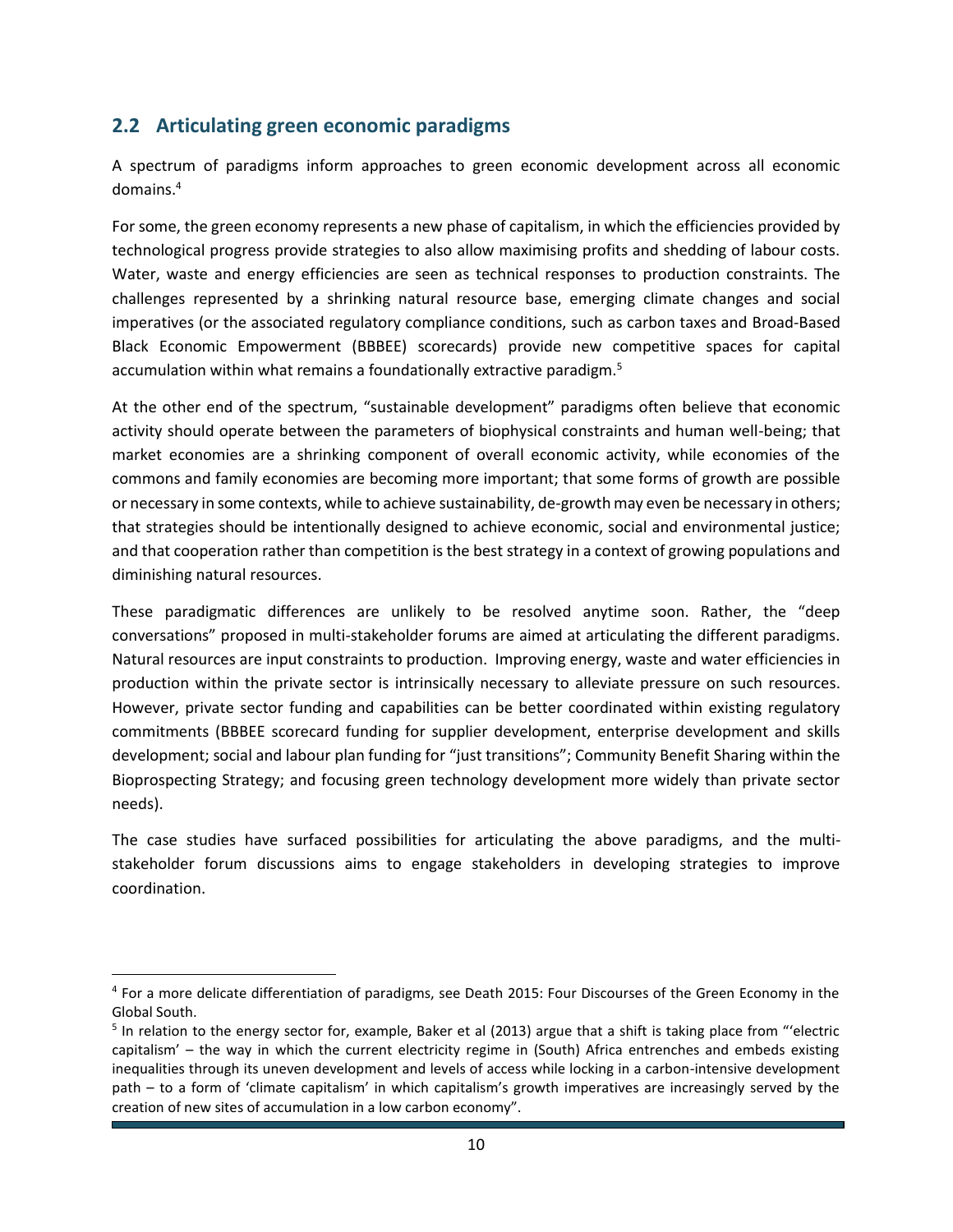### <span id="page-10-0"></span>**2.3 Replacing traditional economic thinking tools with those of green economics**

Table 1 summarises differences between traditional approaches to economics and green economic approaches.

| <b>Current economy</b>                         | <b>Green economy</b>                                |
|------------------------------------------------|-----------------------------------------------------|
| GDP growth: more economic activity as the aim  | Beyond GDP: prosperity as the aim                   |
| Focus on the near future (short-termism)       | Long-termism                                        |
| Maximisation of return                         | Safeguarding of long-term incomes                   |
| Shareholder value                              | Stakeholder value: benefit to society               |
| <b>Extraction of natural resources</b>         | Management of natural resources                     |
| Linear production systems                      | Circular production systems                         |
| Short-life products for sale                   | Long-life services: the 'performance economy'       |
| Efficiency measured in monetary terms (such as | Multidimensional efficiency (such as multi-criteria |
| cost-benefit analysis)                         | analysis)                                           |
| Micro- and macro-rationality highly divergent  | Micro- and macro-rationality highly congruent       |
|                                                | $C_{\text{Alirco}}$ , Mictro $2011$                 |

#### **Table 1: Comparison of traditional and green economy approaches**

*Source: Mistra, 2014*

Most current state-led green economy initiatives in South Africa rely on traditional economic approaches. For example, cost-benefit analyses of isolated value chains have been used in developing, funding, implementing and monitoring/reporting on most state green economy interventions. Instead, using multi-criteria analysis of expanded value chains allows economic, social and environmental externalities also to be taken into consideration. The case studies illustrate the use of green economic tools, and make the case for their use more widely.

For example, the Value Added Industries case study demonstrates that wood pellets may not be the most profitable use of alien biomass, on a cost-benefit analysis of the isolated value chain. Yet expanding the production and use of these to replace paraffin in unelectrified households (as part of a more diversified Value Added Industry value chain) mitigates household fires and chemical pneumonia, both of which have significant downstream costs in the fire-fighting or healthcare systems. (The study also suggests that more localised production may enhance viability).

Similarly, the Essential Oils study illustrates that bioprospecting strategies may appear more profitable when incentivised through private sector farming, but that more developmental strategies are more expensive to fund yet have wider benefits in unlocking household economies and economies of the commons to benefit. They also have land restoration benefits.

The case studies therefore highlight limitations in the use of traditional economic thinking in existing stateled strategies; and exemplify the value of green economic principles in mapping circular value chains, using approaches such as multi-criteria analysis, and converging macro- and micro-rationalities.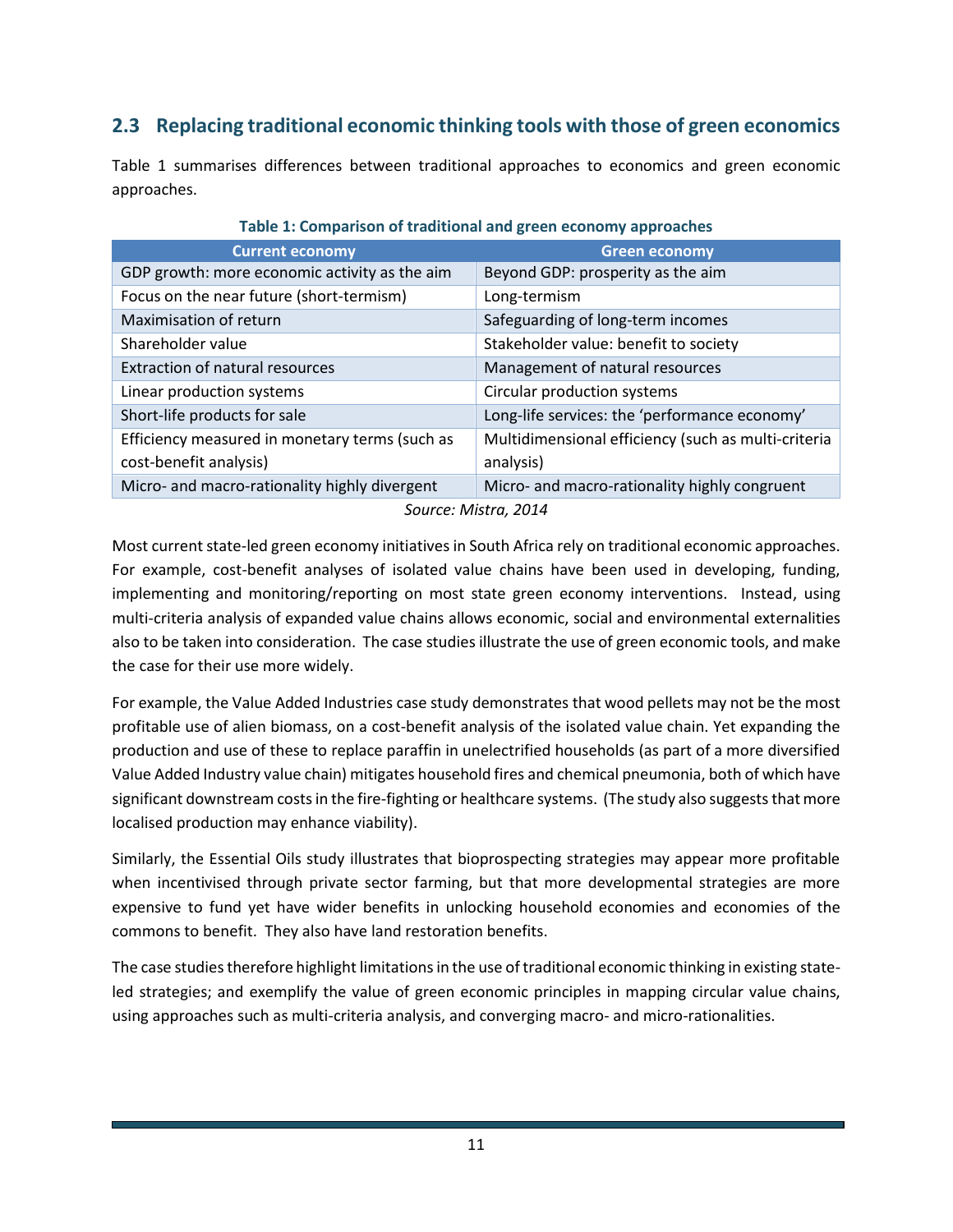# <span id="page-11-0"></span>**3. THEORETICAL ISSUES**

Two theoretical frameworks have been used in the project, namely the multi-level socio-technical transition framework and the expansive learning process.

#### <span id="page-11-1"></span>**3.1 Multi-level socio-technical transitions**

A Multi-level Socio-Technical Transition framework (MLSTT), as conceptualised by Geels (2014), has been used to identify obstacles at niche, regime and landscape levels within each case study. As described by Baker et al (2013), "the term 'socio-technical transitions' refers to 'deep structural changes' in systems...which involve long-term and complex reconfigurations of technology, policy, infrastructure, scientific knowledge, and social and cultural practices". Shifts toward a green economy are forms of sociotechnical transitions, and require the coordination of multiple factors at different levels to succeed. A "niche" refers to "a protected space at the micro-level", for example the Amathole Essential Oils project described in the Bioprospecting Case Study. A "regime" refers to "patterns of technologically determined behaviour which is shaped by 'cognitive routines' shared by engineers and influenced by policymakers, scientists, energy users, vested interests and other professional groups….". For example, in the Bioprospecting case study, how the state has planned, funded and evaluated the project. A landscape refers to "the external environment or influences at the macro-level [including] 'demographical trends, political ideologies, societal values and macro-economic patterns'". For example, in the Bioprospecting Case Study, the unequal power relationships between producers and traders, or between European countries currently sourcing bio-oils for production in their own countries relative to beneficiation in South Africa. The landscape influences dynamics at the levels of the regime and the niche.

The case studies aimed to identify obstacles at niche, regime and landscape levels, as a basis for illuminating systemic factors beyond the control of individual projects. The theory of change behind the project is that niche-level activity can serve to catalyse important regime and landscape changes.

### <span id="page-11-2"></span>**3.2 Expansive learning: Collectively learning what is not yet known**

<span id="page-11-3"></span>As proposed by Engestrom (2016), "expansive learning" refers to "learning what is not yet there", and describes a process through which a group of agents collectively examine the "need state" of a problem; analyse the contradictions; design a new model; examine the new model; implement it; reflect on the process; and consolidate the new practice. "Mirror data" (such as problematic cases) are used as key points of dialogue in the process. There are a variety of methods for implementing expansive learning, one of which is known as a "change laboratory". Key features of a change laboratory include the cocreation of new knowledge. "Runaway objects" are dynamics, such as climate change, "so massively distributed in time and space as to transcend localisation". They are "objects poorly under anybody's control, and have far-reaching, unexpected effects". Runaway objects are contested, but "can also be powerful emancipatory objects that open up radically new possibilities for development and well-being" (ibid: 7). For example, the scale and impact of water shortages – illustrated in the water case study – are potentially disastrous yet confronting the challenges collectively may open up new ways of public-privatecommunity collaboration. Expansive learning is proposed as the methodology to inform some of the stakeholder engagement processes. The case studies were designed to provide "mirror data" to inform such collective strategy-making between potentially antagonistic social actors (community, state, private sector and higher education), in co-creating solutions to the obstacles.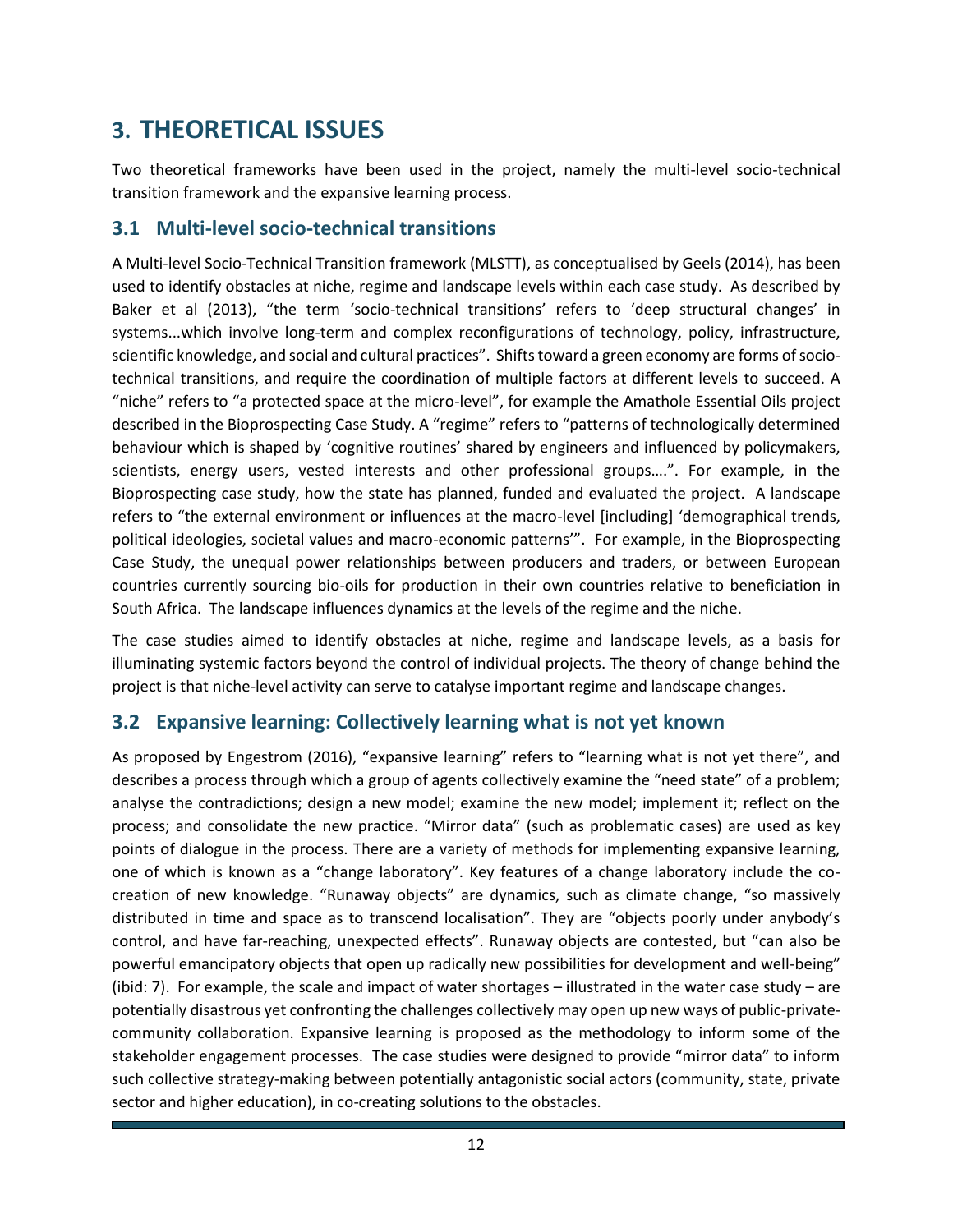# **4. DIVING INTO THE CASE STUDIES**

### <span id="page-12-0"></span>**4.1 Water as a basis for life and jobs**

The scale of the socio-economic catastrophe water shortages will cause is rapidly becoming evident across South Africa. In response, the state has declared three provinces as disaster zones; and on 31 March 2018 published the National Water and Sanitation Master Plan (DWAS 2018). The first case study in the Unlocking Green Jobs project (on water stewardship) is the centre-piece of the project. It was completed prior to publication of the Master Plan and raised almost all of the themes also flagged in the Master Plan. However, the case study surfaced a number of other issues that are not considered in the Master Plan, and which may provide valuable input into how the Master Plan is funded, implemented and evaluated.

- The Master Plan is focused on addressing the challenges in supply of and demand for water. It does not describe the new jobs that can be created through this, or the existing jobs that can be saved. The case study provides useful complementary insights about this. Given the enormous budgetary implications of the Master Plan (an additional R533 billion is required over the next 10 years), the job creation/job salvation and poverty alleviation impacts are key multi-criteria considerations informing National Treasury deliberations.
- The Master Plan is understandably focused on water and sanitation. The case studies in the Unlocking Green Jobs project illustrate how water stewardship can springboard wider inclusive socio-economic development through "joined-up" policy and strategy in local development planning. Again, this should be factored into consideration of the Master Plan.
- The Master Plan provides a strategic framework for targeted regulatory reform, capacity-building and coordinated action involving the state and private sector. The case study highlights the crucial roles to be played also by communities (including community-based organisations and nongovernmental organisations) and the higher education sector.
- The Master Plan flags a key role for the private sector but perhaps justifiably does not prescribe implementation modalities. The case study illustrates some of the primary revenue bases and organisational capabilities that can be mobilised (e.g. Corporate Social Investment, BBBEE scorecards and Expanded Public Works Programme (EPWP) funding).
- The Master Plan places great emphasis on targeted capacity-building of some state participants. While the envisaged mechanisms for this (such as establishing formal qualification requirements for particular roles, developing and delivering formal learning to access employment in these roles, and improving existing bridging into work interventions) are all important, the case study highlights that much of the learning needed is informal and non-formal; collaborative; and "emergent" (learning what isn't yet known). The model of "expansive learning" through social dialogues proposed by the Unlocking Green Jobs project is an important complement therefore.
- The National Planning Commission has initiated an 18-month national social dialogue on greening the economy. Many of the deadlines in the Master Plan are congruent with this (e.g. the proposed August 2018 mini-Phakisa deadline), however, the impact of water shortages requires far more urgent interventions at local level. The case study provides a mechanism for addressing these
- The case study provides "mirror data" to be used in the local-level multi-stakeholder forum planning processes.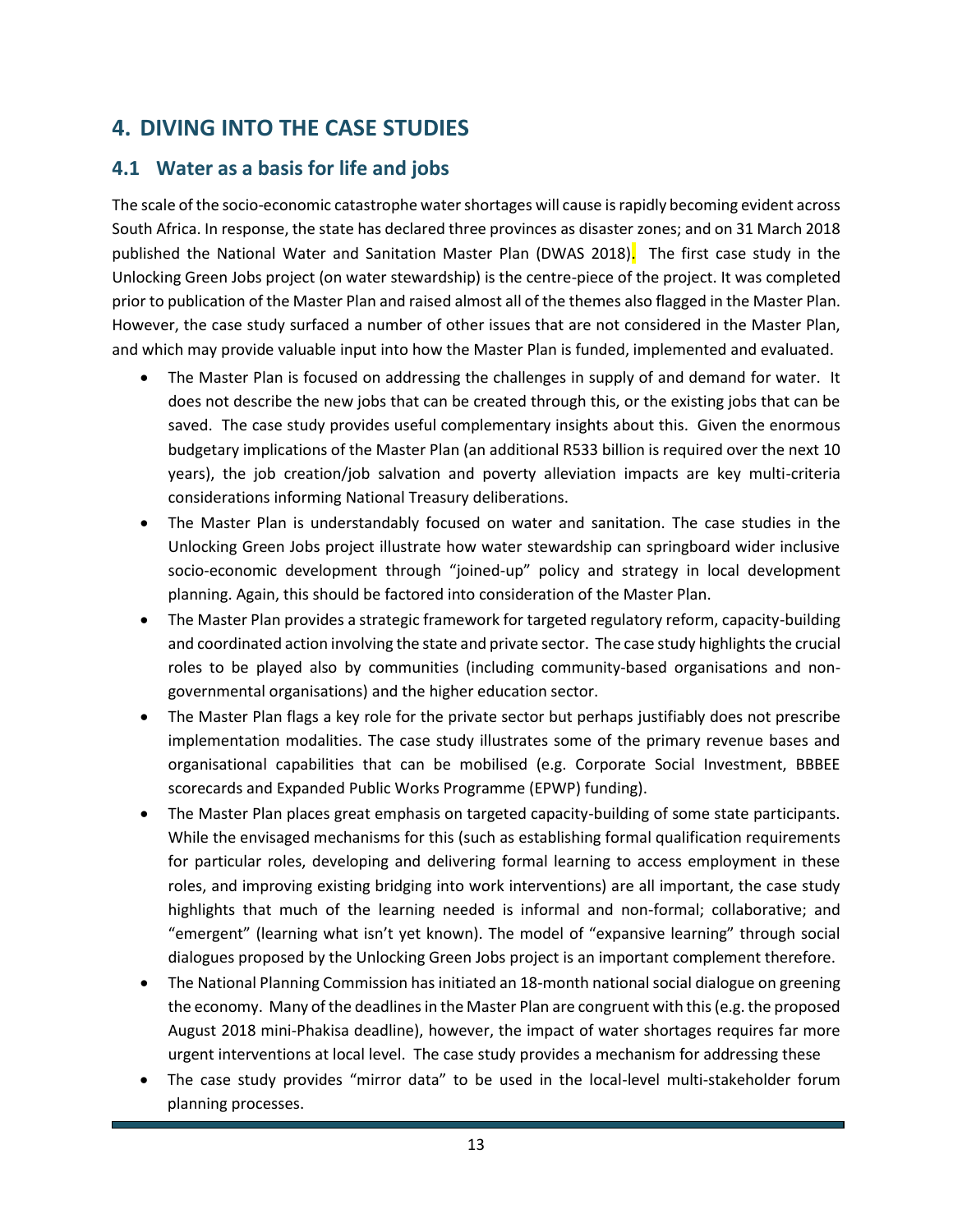The case study focused on a public-private-community water stewardship programme in the Umbogintwini district in KwaZulu-Natal.

The quantitative modelling for this case study is premised on current (2017) data that water supply in South Africa amounts to 15 billion  $m<sup>3</sup>$  and demand is projected to rise to 17.7 billion  $m<sup>3</sup>$  by 2030, as illustrated by Figure 1. This will result in a shortfall between water supply and demand of 17% by 2030. Furthermore, "[e]ven though this shortfall is significant, it is likely to be an underestimate as it excludes uncertain impacts of climate change and the declining water quality in the country." (Askham and Van der Poll, 2017)



#### **Figure 1: South Africa - Water supply and demand gap**

*Source: WRG, 2009*

Recent estimates (UN, 2016) are that three out of four jobs in the global workforce are heavily or moderately dependant on water. When the occupational composition of these is overlaid on employment statistics in South Africa, a total of 3 057 362 jobs are highly water-dependent. Constrained or expensive water supply is therefore a significant threat to existing jobs. However, managing water resources may also have the potential to create jobs as the value of water increases.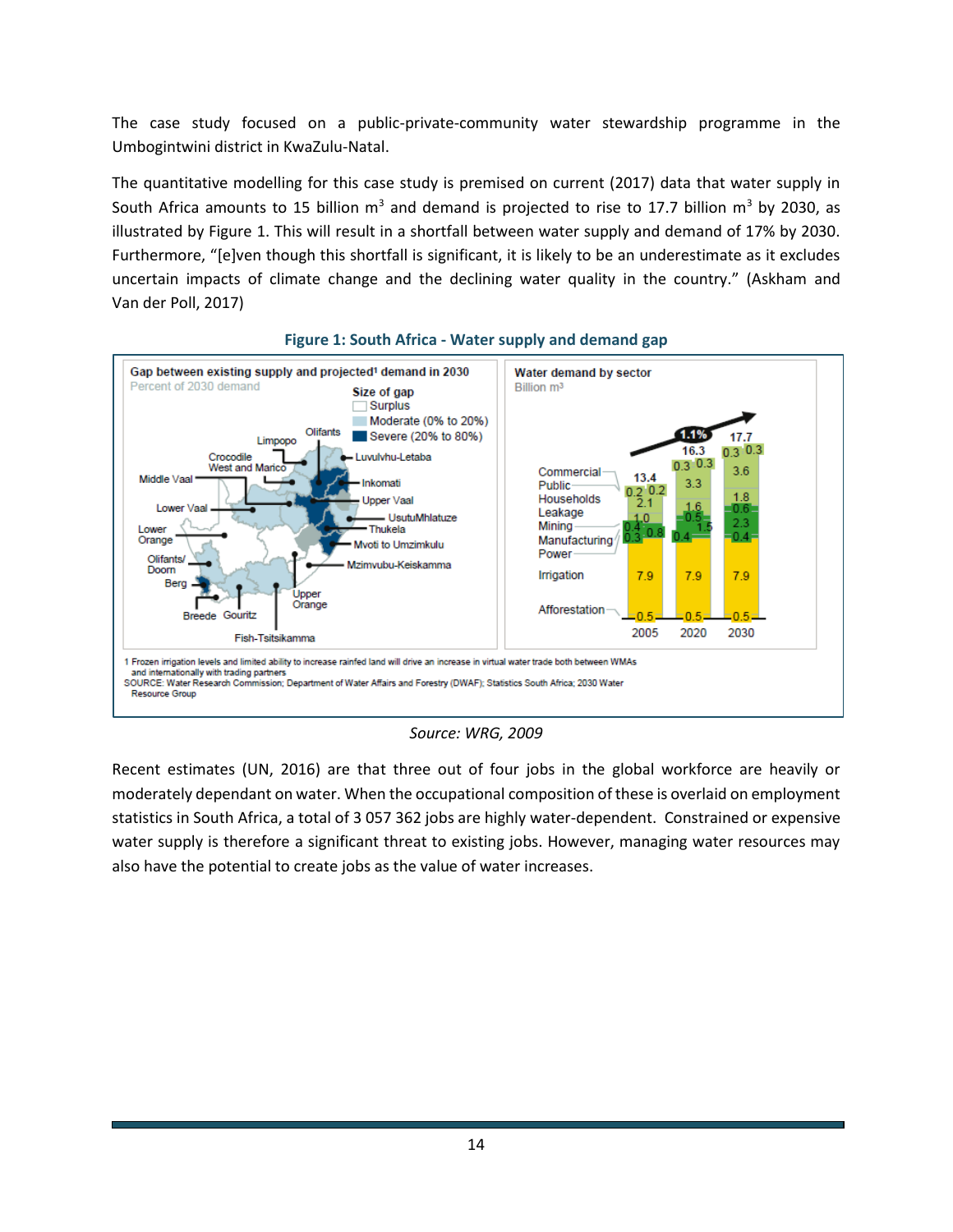

**Figure 2: Water system diagram generated from case study**

#### *Source: TIPS Water Stewardship Case Study*

*Note: the + sign means that the change happens in the same direction (a decrease in health will result in a decrease in productivity) while the – sign means that the change will happen in the opposite direction (a decrease in quality will result in an increase in cost of purification)*

The quantitative model developed during this case study does consider some aspects that are broadly established through current research. For example, poor water quality also has an impact on health, which exacerbates social protests and lowers productivity. The data for these and other aspects are not yet sufficiently extensive to permit their inclusion in the model, hence the model is illustrative only.

Based on this high-level model of the key components and dynamics of water management, and the possibilities for water stewardship to impact on these (illustrated in Figure 2), water stewardship has significant potential to increase water efficiency (essentially increasing the quantity available) and water quality in catchments. These two impacts can increase people's health, reduce the cost of purification, reduce competition between users and, ultimately, slow the rising cost of water. These are slower processes but, if not addressed, socio-economic dynamics (the right-hand side of the system diagram) will ultimately succumb to the forces at play within the water system (the left-hand side of the diagram).

Building on the formulation on different, possible strategic responses (formulated as scenarios) in water catchment areas, a number of obstacles to job creation in the context of water stewardship were identified:

- a) Government is still mainly working on the assumption that water supply is not a limiting factor on employment growth since supply can be guaranteed through investment in infrastructure, such as dams.
- b) Supply enhancement through catchment management is mainly being conducted, in this case study, through the Expanded Public Works Programmes and corporate social investment (CSI) programmes, therefore resulting in the jobs being temporary and uncertain. In fact, the assumption is that jobs are short term and that participants should become self-financing or externally employed in a relatively short time frame, usually one to two years.
- c) The lack of financial instruments to pay for water supply measures, such as catchment management, means there is no financial incentive for business or communities to become involved in catchment management.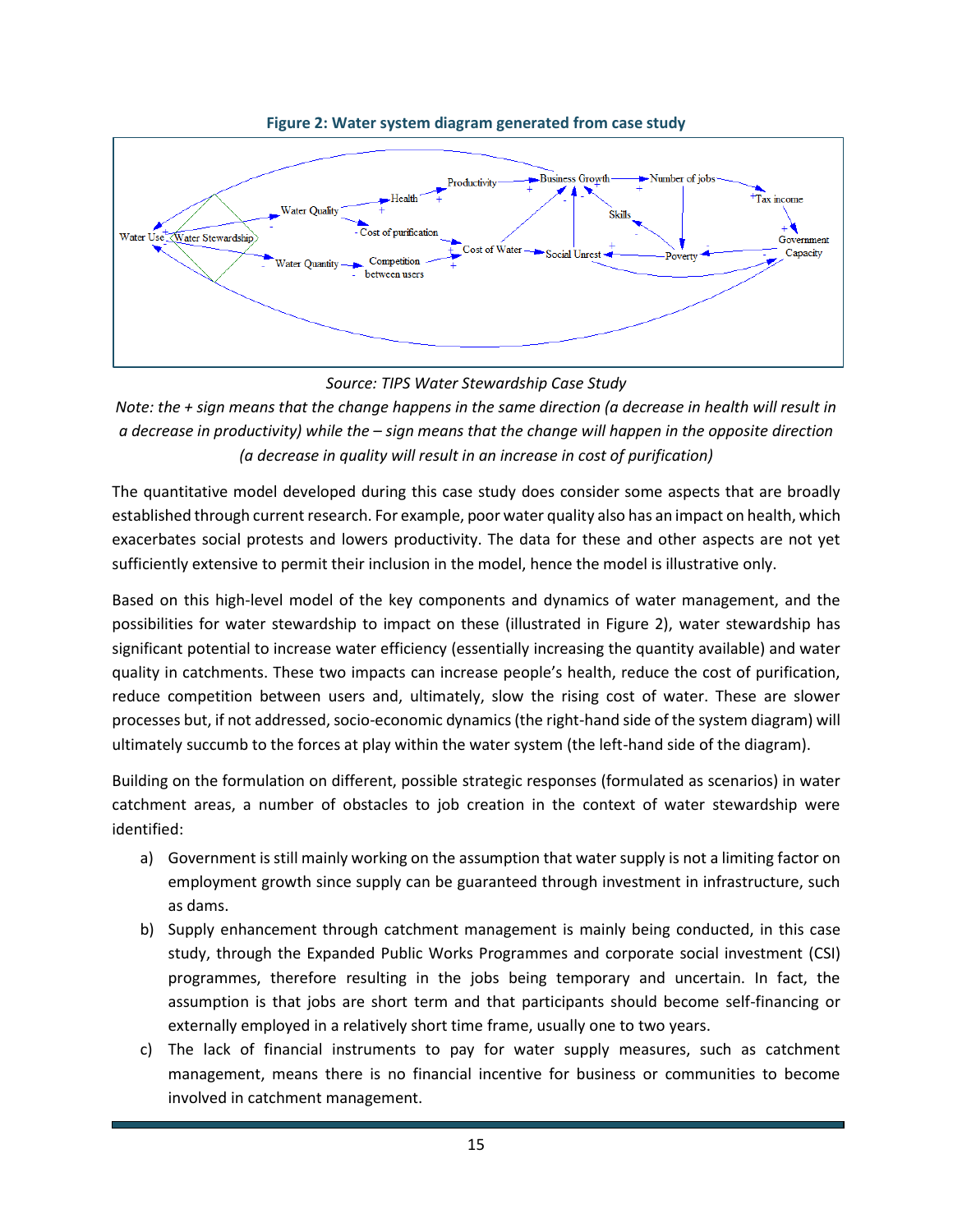- d) The low price of water means that internal efficiency interventions in agriculture, industry and the domestic sector is seeing diminishing returns with many of the financially viable options having already been implemented.
- e) The state owns all water (under the National Water Act), and allocates the water through licensing. Water use licences still appear to be allocated on a first-come, first-serve basis rather than careful consideration of the most beneficial use of the water.
- f) Complex modelling on the socio-economic-ecological implications of water allocations is hampered by outdated and incompatible data. This is also identified as a factor in the Master Plan, and constrained the Vensim modelling for the case study.

Based on these identified obstacles to decision-making and the ability of decision-makers to understand the implications of these decisions on jobs, a number of possible interventions have been identified:

- a) Highlight the potential implications of a 17% water deficit by 2030 through direct links to the impact that this deficit is likely to have on jobs, a key challenge the country faces at present. This includes developing both systemic representations and scenarios around which to engage key roleplayers in dialogue.
- b) Advocate for a longer-term view of water stewardship work that occurs in catchments and that contributes to water supply. For decent jobs to be created, water stewardship should be viewed as permanent employment beyond the short-term EPWP and corporate social responsibility (CSR) project cycles.
- c) The need to develop financial mechanisms for paying for ecosystem services and water in ways that reflect the value created by these activities is evident. This work urgently needs to be developed further and implemented.
- d) An increase in the price of water will be required to make ongoing investment in water efficiency more attractive to water users. As feature of the Master Plan, this will require highly contested decisions over who will pay how much for what water use purposes.
- e) The allocation of water needs should be done based on a more careful consideration of the socioeconomic-ecological implications of this allocation. The case study has provided scenarios for more nuanced discussions to refine decision-making processes and outcomes.
- f) Developing the data sets required to make more informed decisions about water management and allocation is an urgent priority. This is needed directly to better plan and implement national, provincial and local level projects.

In terms of job creation, it is evident that as water becomes a limiting factor within South Africa there are likely to be a number of implications.

First, it is extremely likely that, given the very high percentage of water that irrigated agriculture uses relative to the GDP and job creation per unit of water, further limitations are likely to be placed on the amount of water allocated to this sector. This is likely to result in job losses in this sector. This in turn will require reskilling to support a just transformation as this occurs.

Second, at a global level, it is also likely that companies requiring highly water dependent inputs into their supply chains will look to reduce costs and risks by sourcing these inputs from countries that have higher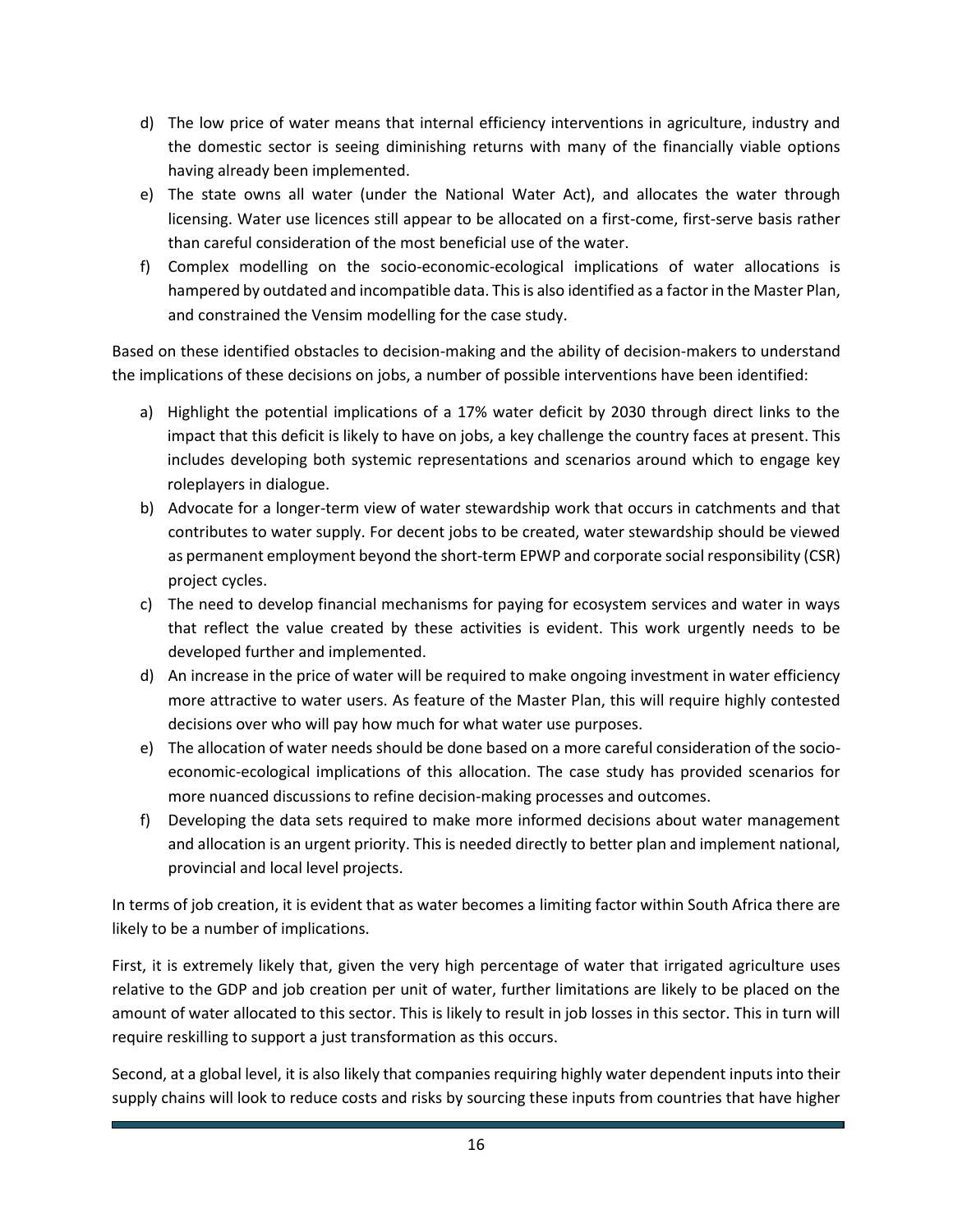levels of water security. Again, it is important to start to identify these sectors and plan to make them more competitive and efficient or start a process of supporting a just transition into other sectors for vulnerable workers.

Third, existing EPWP and CSR programmes provide the basis from which to build longer-term career paths in catchment and water management. If and when financial mechanisms are put in place to support this work, the skills need to be developed to fill the emerging job opportunities. There is significant job creation potential if financial mechanisms recognise the value of water.

Fourth, water efficiency work within agriculture, industry or the domestic sector is unlikely to create significant job opportunities in the market economy (but may provide these downstream, e.g. in household and commons economies). However, it is likely that existing farmers, plumbers, process engineers, artisans, etc. will require upskilling in identifying and responding to water inefficiencies within these sectors and addressing them through implementing new techniques and technologies.

Last but not least, by enhancing supply through the better management of catchments and reducing demand through efficiency and better allocation of water use, it would be possible to avoid water becoming a limiting factor in South Africa's development.

The case study represents a 'first pass' at developing a framework for understanding the potential, blockages and possible approaches to protecting, creating and transitioning jobs that are highly or moderately dependent on water. Through a process of engagement and consultation with experts and key roleplayers from the government, business, academia and civil society sectors, the insights developed so far should be refined, notably to bridge the data gaps.

### <span id="page-16-0"></span>**4.2 Beneficiating alien biomass to further incentivise clearing**

One element of water stewardship strategies is clearing water catchment areas of invasive alien plants (IAPs).

IAPs consume an estimated 4.7% of annual mean water runoff, which represents significant potential for addressing water shortages. Once cleared, the biomass from IAPs can be beneficiated in a range of ways, included in what state strategy currently describes as the Value Added Industries.

For the purpose of assessing value add opportunities for IAPs, Figure 3 proposes a diversified bioproduct value hierarchical framework. The five main categories of bioproducts are listed hierarchically in terms of the complexity and/or simplicity of production or manufacturing.

Other factors relevant to decisions are listed in the adjacent arrows. For example, some products may generate higher profits but create fewer jobs; or some jobs may be better paid but require higher skills levels and are likely to require imported labour.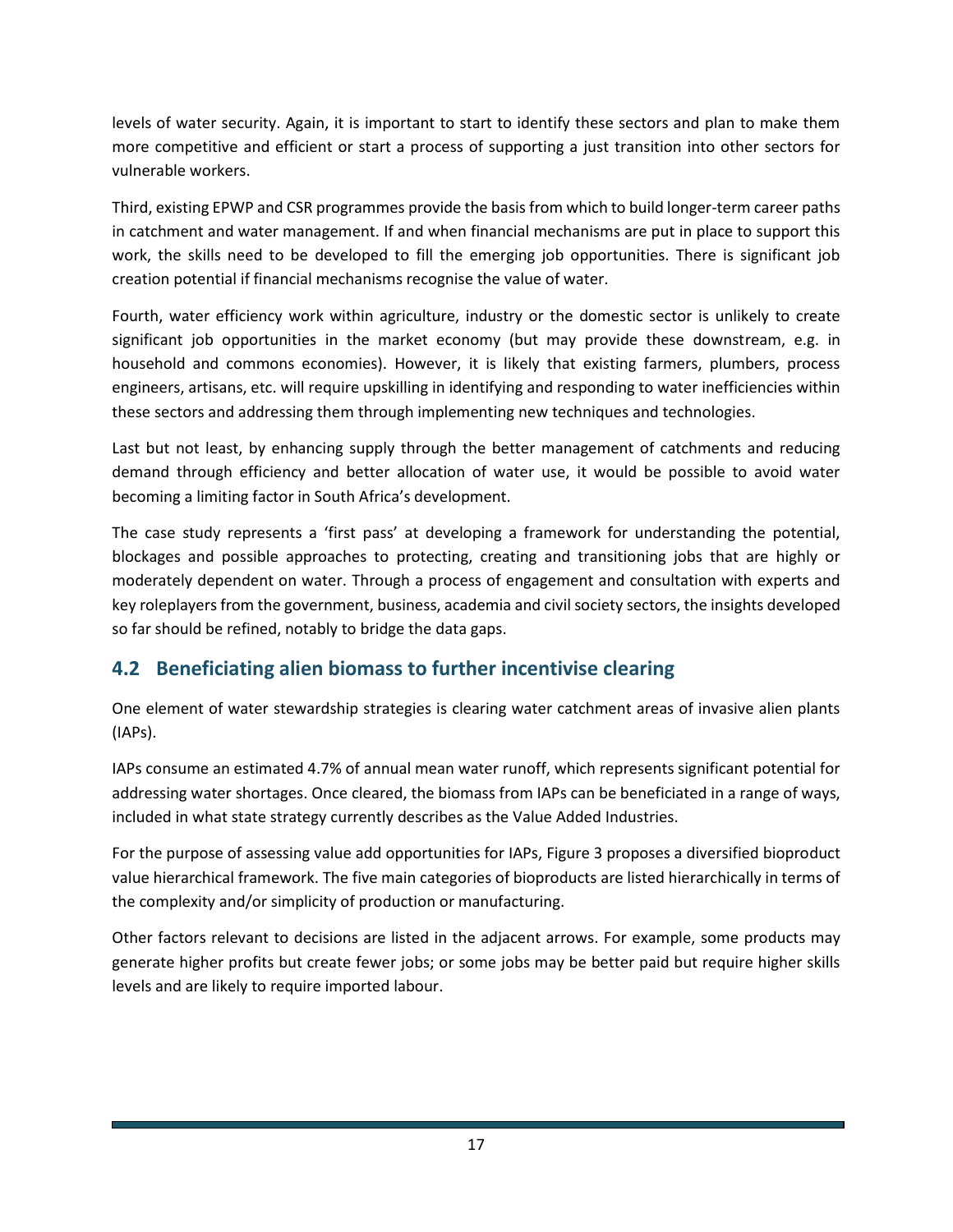#### **Figure 3: Invasive alien plant bioproduct value hierarchy**



*Source: TIPS, derived from Lee, 2015; Mugido et al., 2014; Stafford et al., 2016; Toma-Now, 2016; Vundla et al., 2016*

While South Africa's government has spearheaded several large-scale initiatives to unlock green jobs in the alien vegetation value chain, the public sector is not the sole purveyors of such activities, with several private and non-governmental entities also active (or attempting to be) in this space, for example in the manufacture of compost, biochar and briquettes, and medicinal treatments and cosmetics.

Emergent opportunities and more frequent research and development (R&D) activity is occurring on biofuels (torrefied biomass), biomaterials (biochar, filtration, absorbents), and biochemicals and nutrients (tannins, cosmetics and chemicals).

This points to the range of policy choices facing the state regarding beneficiation of biomass from IAPs. Using a multi-criteria analysis, the implications of including wood pellets as an important component of a diversified Value Added Industries strategy are evaluated.

If the manufacturing of wood pellets from IAPs could be realised, and households adopted their use at an incremental rate of 5% a year, this could result in the clearance of an estimated 2.3 million ha of IAPs, which in turn would generate about 1 480 000 direct person day jobs until 2028.

The unlocking of the wood pellet value chain could create green job opportunities for those employed in the fossil fuel sector, paving the way for people to move horizontally into the renewable energy sector, thereby increasing their long-term job security. This may depend on regional matches between such employment opportunities and skills development/work experience.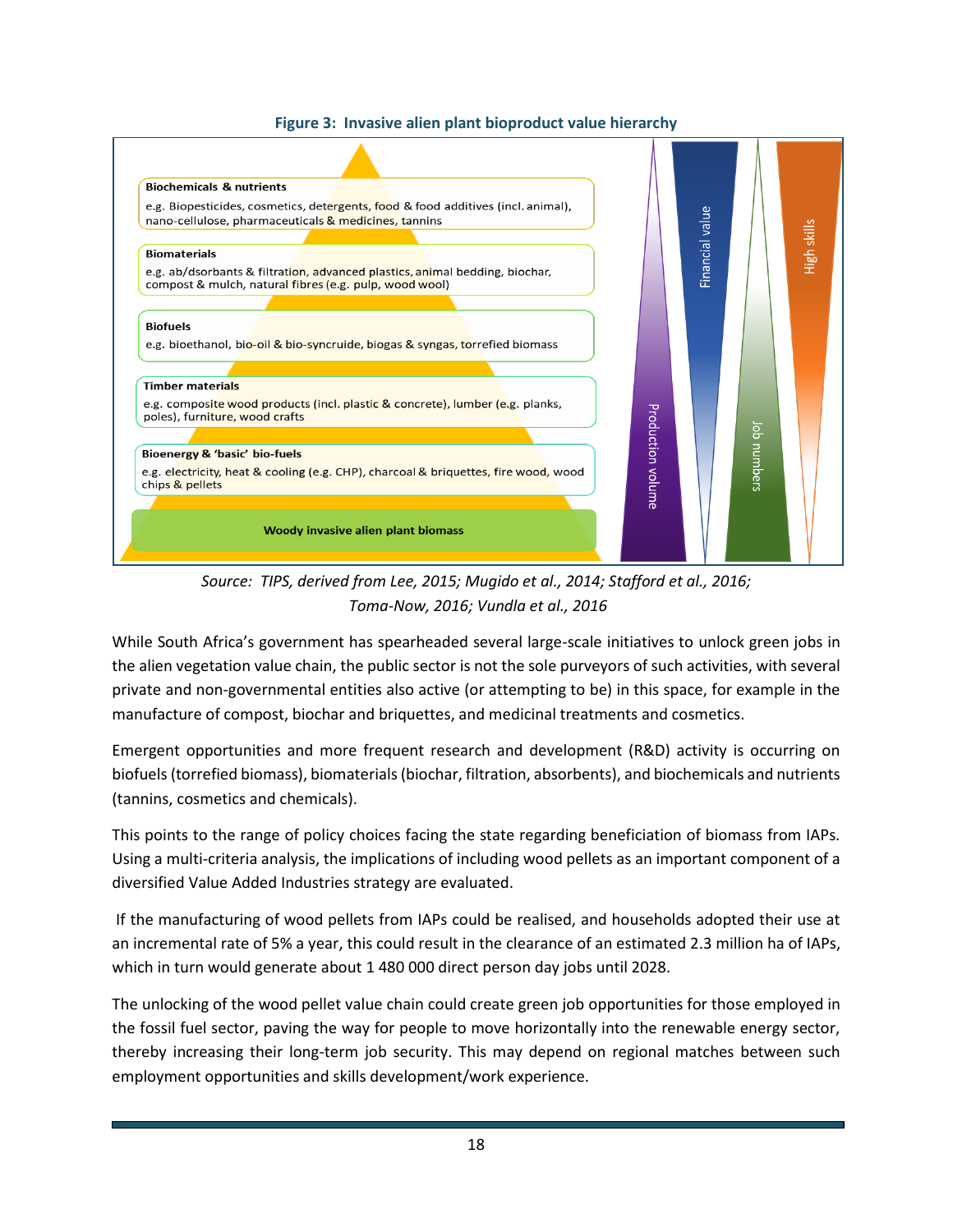Strong social benefits would also stem from the rollout of wood pellets, with the conversion of 1 060 000 non-electrified households from 'dirty' fuel use to wood pellets. Of the 3.4 million non-electrified households in South Africa, 68% use paraffin for lighting, cooking and heating and 74% use firewood for cooking (Diederichs, McKenzie and Knox, 2014). The side effects of this high usage of paraffin and firewood (from cooking smoke and fumes) contributes to lung diseases, such as cancer, pneumonia and acute lower respiratory infection, and cataracts (ACE, 2017). In addition, cooking on open fires and paraffin usage increase the risk of house fires, with an estimated 45 000 house fires and 3 000 deaths caused annually due to the use of paraffin in South Africa (ACE, 2017). Even focusing purely on the financial implications, a strategy to roll out wood pellets as an alternative could result in significant downstream savings in the healthcare system and more widely.<sup>6</sup>

Yet, despite these strong arguments, and an initial surge of activity in relation to wood pellet manufacturing, the production of wood pellets in South Africa has suffered major setbacks, with many facilities being mothballed as of February 2018.

While the industry has focused on large-scale production for the export market, a more decentralised and localised business model would be relevant to combat some of the barriers associated with large-scale production, such as transport costs. Such a proposition supports the need for localised economies, which encourage entrepreneurialism and, in this case, the creation of a localised industry of wood pellet production, and associated products or distribution networks to service surrounding towns and households.

Figure 4 depicts the wood pelleting value chain, notably the circularised production systems and associated benefits.



#### **Figure 4: Wood pelleting value chain**

*Source: TIPS Wood Pelleting Case Study*

 $\overline{a}$ 

 $6$  A full analysis of this aspect has not yet been conducted.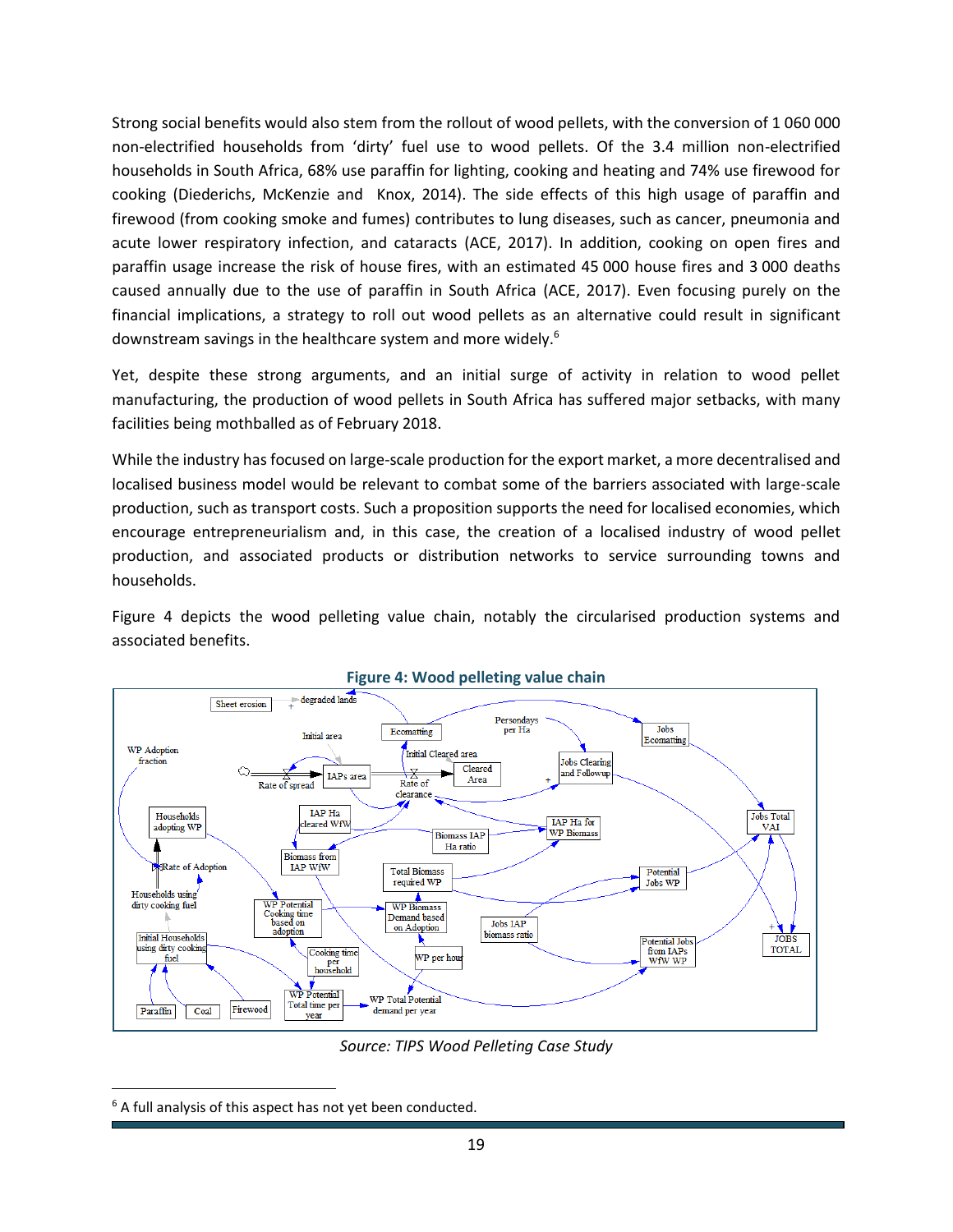Some of the barriers and systemic issues that hinder the production and use of wood pellets produced from IAPs in South African households, are:

- a) Large-scale capacity exists, but a localised model would require investment in small-scale (possibly mobile) capabilities.
- b) Inadequate and misaligned government policy, which does not encourage the use of IAPs as a biomass feedstock. Policies tend to focus on biomass fuel generated from sources, such as sugar cane or agricultural waste.
- c) A poor local market due to the domination of and access to paraffin, which has an embedded network of easily accessible outlets.
- d) The cost of production is inhibited by access to feedstock and transport costs associated with feedstock delivery to the manufacturing facility, and distribution for retail and use.
- e) A lack of suitable IAPs (an estimated 32% of IAP volume is suitable for wood fuel) and consistent supply for manufacturing plants (large and small) to operate at capacity and respond to potential increased demand.
- f) The absence of small-scale technologies and entrepreneurs, especially in the cooking stove sector. These solutions do not have to be large-scale, and ideally not reliant on overseas expertise or manufactured machinery. Solutions may need to involve capitalisation of localised development and distribution, articulated with rollout of wood pellet production.

Over the past 15-20 years, investment has been made in South Africa in the manufacturing of wood pellets (albeit large-scale) and technologies that can use wood pellets, such as cook stoves. However, there appears to be a disconnect between government, not-for-profit and private entities, which has prevented a collaborative approach to effectively introduce wood pellets into the South African market. Malawi provides examples of how it is possible to do this differently.

### <span id="page-19-0"></span>**4.3 Restoring and using land for agricultural development and bioprospecting**

Where land is cleared from alien vegetation, it is either restored to sustain biodiversity, or sometimes restored and used for productive purposes in growing more sustainable and profitable crops. (Of course, not only land cleared of alien vegetation can be used for these purposes – the case study illustrates this). The Bioprospecting Strategy aims to grow the bioprospecting industry by 10% a year, off a 2014 baseline of R1.5 billion. The job creation potential is not estimated in the strategy, but the aggregate target for the Biodiversity Economy as a whole is 300 000 jobs. This strategy interfaces with the agricultural and rural development strategies, including the recent 1 Household 1 Hectare project.

The Essential Amathole business plan was developed using a basic analysis of household economies and economies of the commons. The project originators based their plan on an assessment that what local communities and households have available to them is land, water and labour. The project aimed to provide an interface between these production input factors, local higher education capabilities and private sector market access.

The Essential Amathole case study can be used to estimate the land that would need to be cleared of IAPs, restored, and planted, harvested and beneficiated through the extraction of essential oils (a highly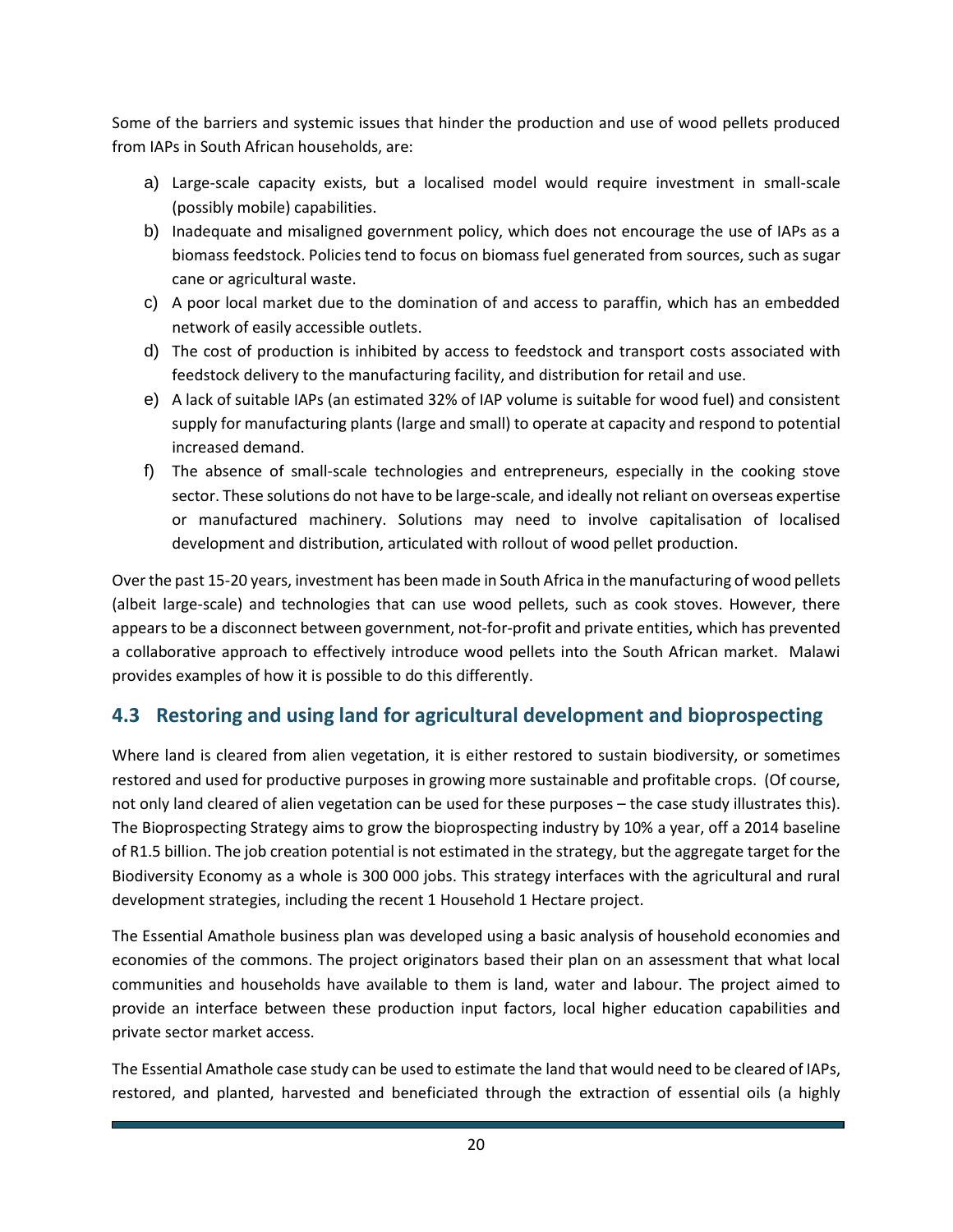profitable and labour-intensive strategy) in order to create these jobs. (The Vensim model data for this case study is interfaced with the landmass/invasive alien biomass to extrapolate job creation potential through Value Added Industries. However, interfacing the model with the current Department of Agriculture and Land Reform One Hectare project also provides a highly viable workstream to the latter, should the Essential Amathole project be replicated more widely).

|                                          |              |              |              |              |              | <b>Total</b> |
|------------------------------------------|--------------|--------------|--------------|--------------|--------------|--------------|
|                                          | 2017         | 2018         | 2019         | 2020         | 2021         | jobs over    |
|                                          |              |              |              |              |              | 5 years      |
| <b>Essential Amathole (Pty) Ltd (Ha)</b> | 40           | 68           | 96           | 132          | 132          |              |
| Job coefficient: Permanent jobs per      |              |              |              |              |              |              |
| Ha                                       |              | 0.66         | 0.66         | 0.66         | 0.66         |              |
| Jobs coefficient: Seasonal jobs per Ha   | $\mathbf{1}$ | 1            | $\mathbf{1}$ | $\mathbf{1}$ | $\mathbf{1}$ |              |
| Permanent jobs                           | 39           | 45           | 63           | 87           | 87           | 87           |
| Seasonal jobs                            | 40           | 68           | 96           | 132          | 132          | 468          |
| <b>Total Essential Amathole jobs</b>     | 79           | 113          | 159          | 219          | 219          | 555          |
| Out growers (Ha)                         | 0.5          | 45           | 80           | 120          | 168          |              |
| Jobs per Ha (Permanent)                  | 0.66         | 0.66         | 0.66         | 0.66         | 0.66         |              |
| Jobs per Ha (Seasonal)                   | $\mathbf{1}$ | $\mathbf{1}$ | $\mathbf{1}$ | $\mathbf{1}$ | $\mathbf{1}$ |              |
| Permanent jobs                           | 0            | 30           | 53           | 79           | 111          | 111          |
| Seasonal jobs                            | $\mathbf{1}$ | 45           | 80           | 120          | 168          | 414          |
| Total out grower jobs                    | $\mathbf{1}$ | 75           | 133          | 199          | 279          | 524          |
| <b>Total permanent jobs</b>              | 39           | 75           | 116          | 166          | 198          | 198          |
| <b>Total seasonal jobs</b>               | 41           | 113          | 176          | 252          | 300          | 882          |
| <b>Total Jobs</b>                        | 80           | 188          | 292          | 418          | 498          | 1080         |
| <b>Total Ha</b>                          | 40.5         | 113          | 176          | 252          | 300          |              |

**Table 2: Job creation estimates per hectare of land in the Essential Amathole Project**

*Source: Essential Amathole Project Proposal, 2017*

Essential Amathole in the Eastern Cape was one of several essential oils projects initiated in line with the Bioprospecting Strategy (part of the national Biodiversity Economy Strategy) and the Agricultural Development Strategy.<sup>7</sup>

Essential Amathole represents a partnership between the state; private sector; rural communities in the Amathole district; and staff and students at the University of Fort Hare. The private sector acts as a hub, with centralised capabilities for cultivating and supplying seedstock; distillation; retail; administration, management and marketing.

Businesses also grow their own crops, leasing land from the university, a local agricultural college and the state. The community participates through cooperative "outgrower" relationships, using private or

 $\overline{a}$ 

 $<sup>7</sup>$  Many of these projects are in "hibernation" or have collapsed completely due to the challenges reported in this</sup> study.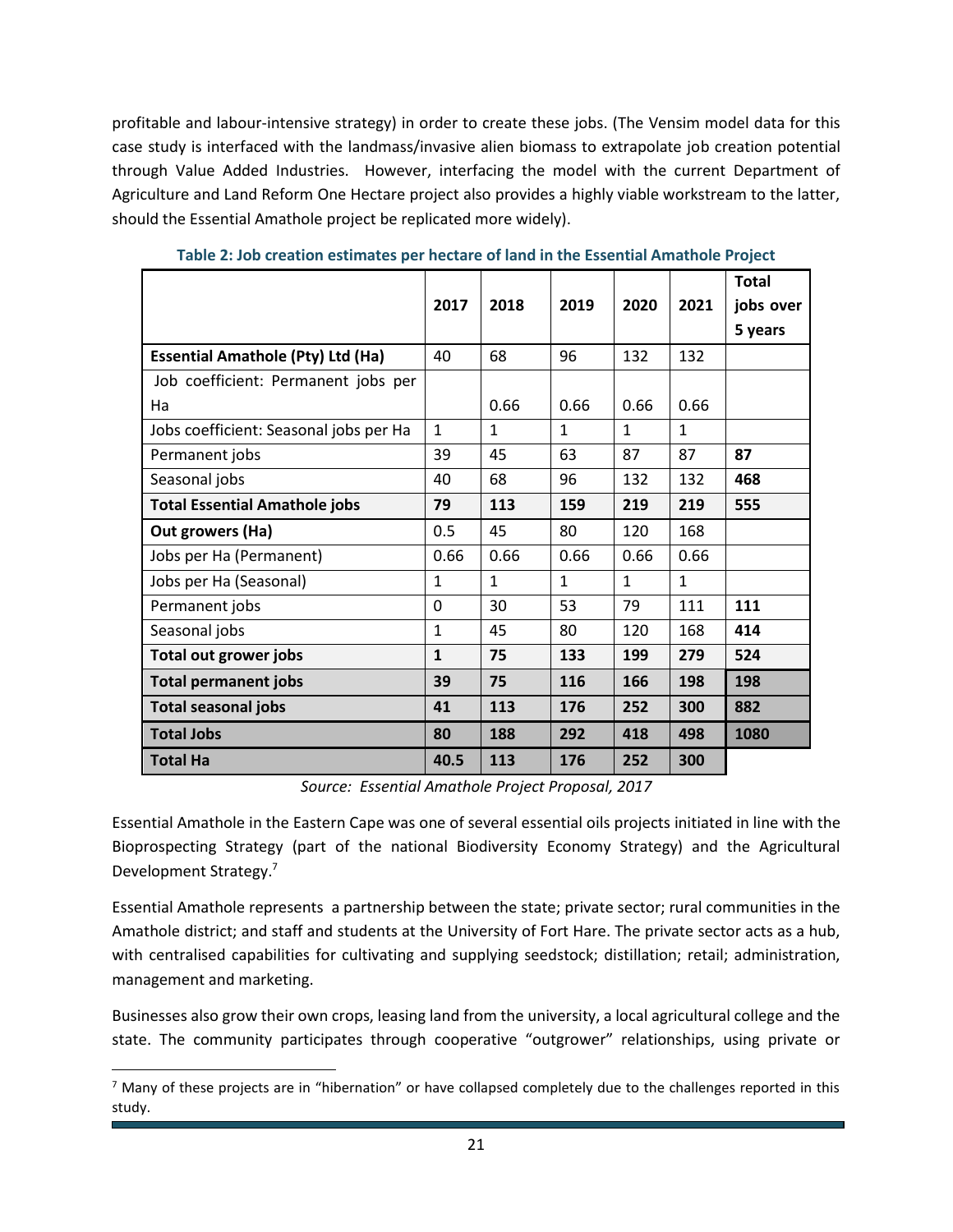communal land. The university provides testing and monitoring of soil, crops and other key production factors.

The project has to date cleared 40 hectares of IAPs; restored the land through composting; planted; harvested; distilled; and sold essential oil. Other than as outgrowers, the community owns 25% shares in Essential Amathole, as the community benefit sharing component. A total of 68 different community groups registered as potential beneficiaries of the Trust, including old age homes, gospel groups, youth sports clubs and cooperatives wanting to play an extended role in the project as opportunities open up.

However, the project went into hibernation just as it was beginning to reach sustainability. This was due to an unfortunate confluence of factors. The time taken to build community involvement initially drew project resources away from production; and the time taken to restore land before planting also slowed things down. The Minister of Agriculture, Forestry and Fisheries, in response to protests nationally, issued a determination raising the minimum wage for agricultural workers higher than the contracted project budgets. While intrinsically a good thing, a nimbler state response should have facilitated the adjustment of the project funding, which did not take place. As a result, the project was forced to retrench. Project reports were submitted but allegedly not forwarded by the state to the donor, resulting in project funding being cut off. Traders in the market sensed vulnerability and reportedly used this to negotiate down prices.

The project has achieved some significant gains in the short space of three years. Central capabilities have been built; partnerships have been established; skills have been developed; hectares have been cleared and planted; the Essential Amathole brand has been established; and the project retains some capacity and momentum. Essential Amathole is in the final stages of negotiating a new contract with the provincial Department of Rural Development and Agriculture.

However, important lessons from the initiative may avoid a similar meltdown; and could also inform a review of the bioprospecting strategy (and implementation modalities) to take forward the job growth, social development and environmental restoration agenda.

Essential Amathole appears to be typical of many essential oil projects that have collapsed around the country. To achieve the policy vision set in the National Bioeconomy Strategy, government should provide long-range planning and funding; monitoring and evaluation criteria that balance the economic, environmental and social impacts; economies of scale and market access to mitigate the power of traders; coordination of research and development capabilities with such developmental agendas; and much better management of the strategy on the part of the state.

Most importantly, projects, such as essential oils, work best within an overall industrial symbiosis at local level. Where alien vegetation is cleared, water quantity and quality is improved, which impacts on the sustainability of industries that use the water. The biomass generated can be further beneficiated and used in energy supply or in compost for land restoration. In addition, the cleared and restored land can be productively used in farming for the production of essential oils. This is at the heart of any industrial symbiosis argument.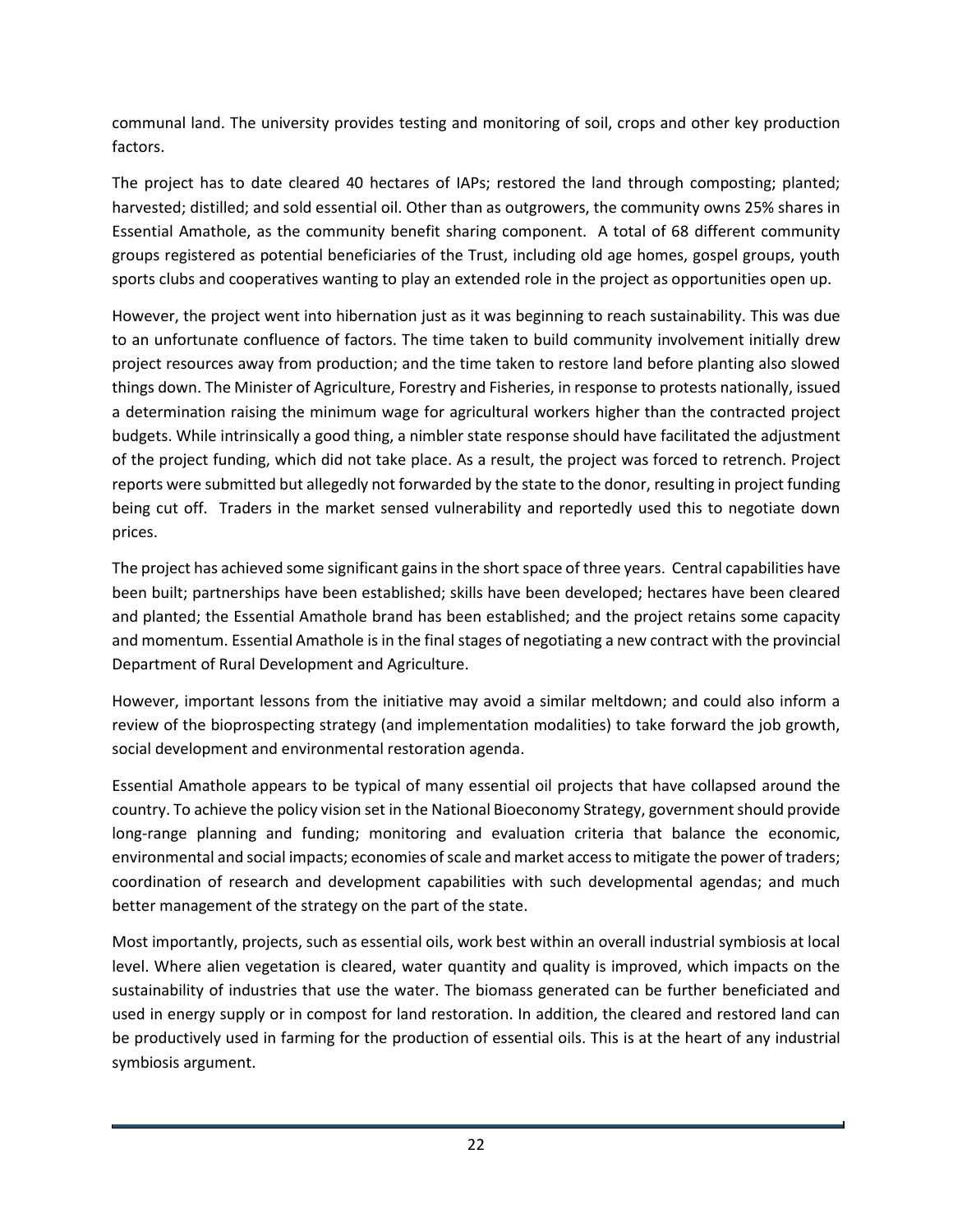Based on EA's experience, Figure 4 illustrates the circularities, and the value of integrated environmental planning in local economic development. The diagram also illustrates the value of shifting from costbenefit analyses of linear and isolated value chains toward multi-criteria analyses of expanded and circularised value chains.



*Source: TIPS Essential Oils Case Study*

Challenges and associated recommendations in relation to bioprospecting include the following:

- Some state policies (including the Bioprospecting Strategy itself) should be reviewed; policy coordination is important across the relevant regulatory frameworks; and the strategy should be taken through the Socio-Economic Impact Assessment System (SEIAS) analysis.
- During the review, the tools of green economic thinking (such as extending and circularising value chains, using multi-criteria analysis rather than cost-benefit analysis) should be used. This should inform planning, budgeting, management and monitoring/reporting of bioprospecting projects. It is particularly important to distinguish between commercial farming initiatives and developmental projects, such as Essential Amathole.
- State capabilities to implement the strategy should be strengthened.
- Market access: the domestic market is very small. While using the BEE scorecard funding for enterprise development and supplier development may be helpful for developmental projects, accessing international markets is, however, key to growing the industry as a whole. South Africa is highly quality-competitive and price-competitive in essential oils (and have unique species currently being sought by international traders). Yet South Africa is one of very few countries that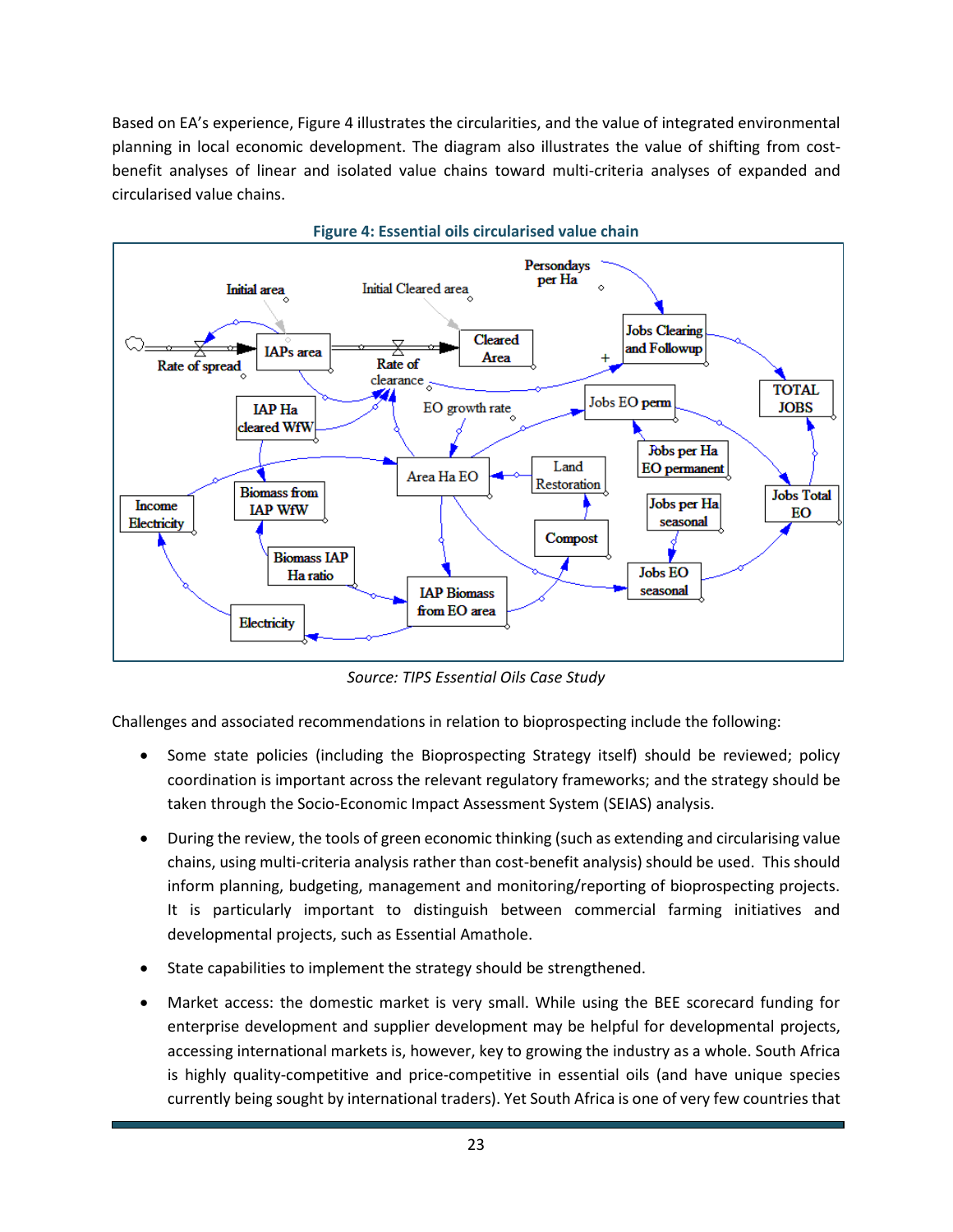fails to provide "pavilions" for domestic retailers at international trade fairs. Some local producers now access these markets under other expensive (About R200 000 for a small stall) schemes. The support of the Department of Trade and Industry (the dti) to open access to international markets is key to growing demand side. lf the industry could double sales, employers project they could almost double employment in the sector.

- Knowledge and skills building to access international markets: CBI (an initiative led by England, Switzerland and Netherlands) ran a very helpful programme educating South African producers on accessing international markets. A strategically-led and ongoing follow-up programme spearheaded by the dti to build these skills/capabilities would support the industry to do this more independently, both individually and sectorally.
- Packaging essential oil products for export purposes: given the hazards associated with essential oils, South African regulations appear appropriate. However, hazardous packaging absorbs as much as 5/6ths of the costs of exporting, an unprecedented case in bioprospecting internationally. Further investigation is required, but a partnership with the packaging industry may assist in resolving the challenges.
- Bioprospecting licences for indigenous plants: there is a need to optimise the business processes for issuing bioprospecting licences; and for strengthening the oversight once licences are issued. Some employers report having not received any response over more than two years after application, despite follow ups. Others report receiving the licence but having had no monitoring ever since. This factor constrains the production of indigenous essential oils, for which there is a growing demand. Appropriate responses may include a review of the Bioprospecting Strategy itself.
- Managing water issues: the multiyear drought cycle in South Africa is affecting production in some areas. Some employers report having moved operations to other countries as a result. Water efficiency strategies and water stewardship need to be integrated into industrial development for essential oils. Grey water recycling may also be an appropriate response in some context.
- Clarifying the role of technical and scientific support agencies in stimulating industrial growth. Some agencies have entered the market (due to income-generation needs) as producers and biotraders, in ways that compete with and undercut local enterprise development. There is widespread industry discontent with this.
- Obtaining organic certification and the subsidisation thereof internationally. Organic certification is required to access international markets. The dti has an incentive scheme in place for this, which should be rolled out more intensively in the essential oils sector.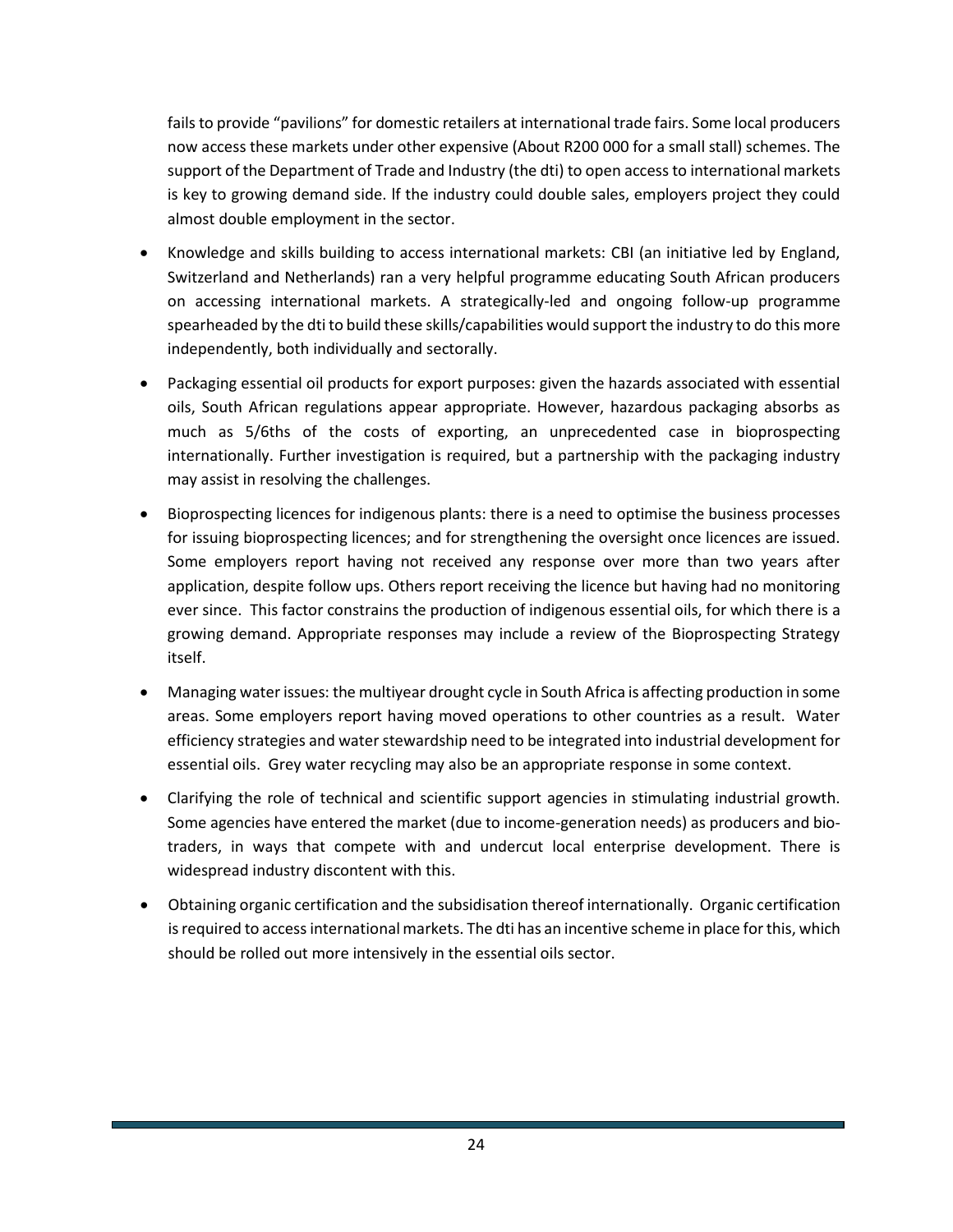# **Incubating local green technologies and businesses: The South African Renewable Energy Business Incubator**

The South African Renewable Energy Business Incubator (SAREBI), provides a classic market economy focus (but with an argument for focusing green technology production also on needs in household economies and economies of the commons).

The SAREBI incubator aims to stimulate the development of small enterprises in the green technology space, with its designated Special Economic Zone (SEZ) status (SEZ status provides a battery of state incentives for private sector investment). The research explored the potential of SEZs to support scientific and technical innovation, and roll out business development to support the development and supply of these in response to green economy needs in South Africa.

Many green technologies and materials (e.g. in construction) are currently imported, and greening the industry potentially results in an export of jobs. This demonstrates the importance of an economic greening strategy being linked to a "localisation" of product innovation and manufacturing strategies.

The SAREBI incubator is located within the Atlantis SEZ, which brought to bear a full range of incentives\* and allowed for significant fast-tracking of the SAREBI project. The City of Cape Town initially donated 60ha of land to be used to set up the SEZ.

As of 2017, the zone has attracted a total of R680 million worth of investment. In addition to Gestamp Renewable Industry's R450 million initial and subsequent R150 million additional investment, other companies invested the balance of the R680 million. Skyward Windows invested R50 million to manufacture double glazed windows, Kaytech invested R130 million (for geotextile expansion) and Resolux invested R25 million to house wind tower internals (GreenCape, 2016).

The SEZ is projected to attract more than R3.7 billion worth of foreign direct investment and create 1 200 jobs over the 2017-2022 period in waste, energy efficiency, solar, wind and through other components. The downstream impact of these manufacturing jobs (installation and maintenance of the manufactured products) has not been estimated.

However, important lessons from the project include:

- The need to align strategy and policy across different tiers of government;
- Such strategies should be located within strong institutions, and institutional capabilities should be built (as well as relationships between different institutional capabilities);
- SEZ status should be informed by a sound economic analysis;
- Investment support needs to be actively leveraged;
- Skills development and organisational capability-building is crucial to success (TIPS, 2015).

While the SAREBI focus has been on renewable energy, the lessons are relevant also to possible enterprise development for water efficiency, biotechnology or waste.

*\* These incentives include Vat and Custom Relief for SEZs, which will have a custom controlled area for companies to qualify for import duty rebate and VAT exemption. Employment Tax Incentive will be offered to all employers of low-salaried employees below R60 000 a year. The Building Allowance is for companies operating in a SEZ and will be eligible for an accelerated depreciation allowance on capital structures (buildings). The Reduced Corporate Income Tax Rate is for certain companies located in an SEZ and will qualify for a reduced corporate income tax rate of 15% instead of the current 28% headlines rate.*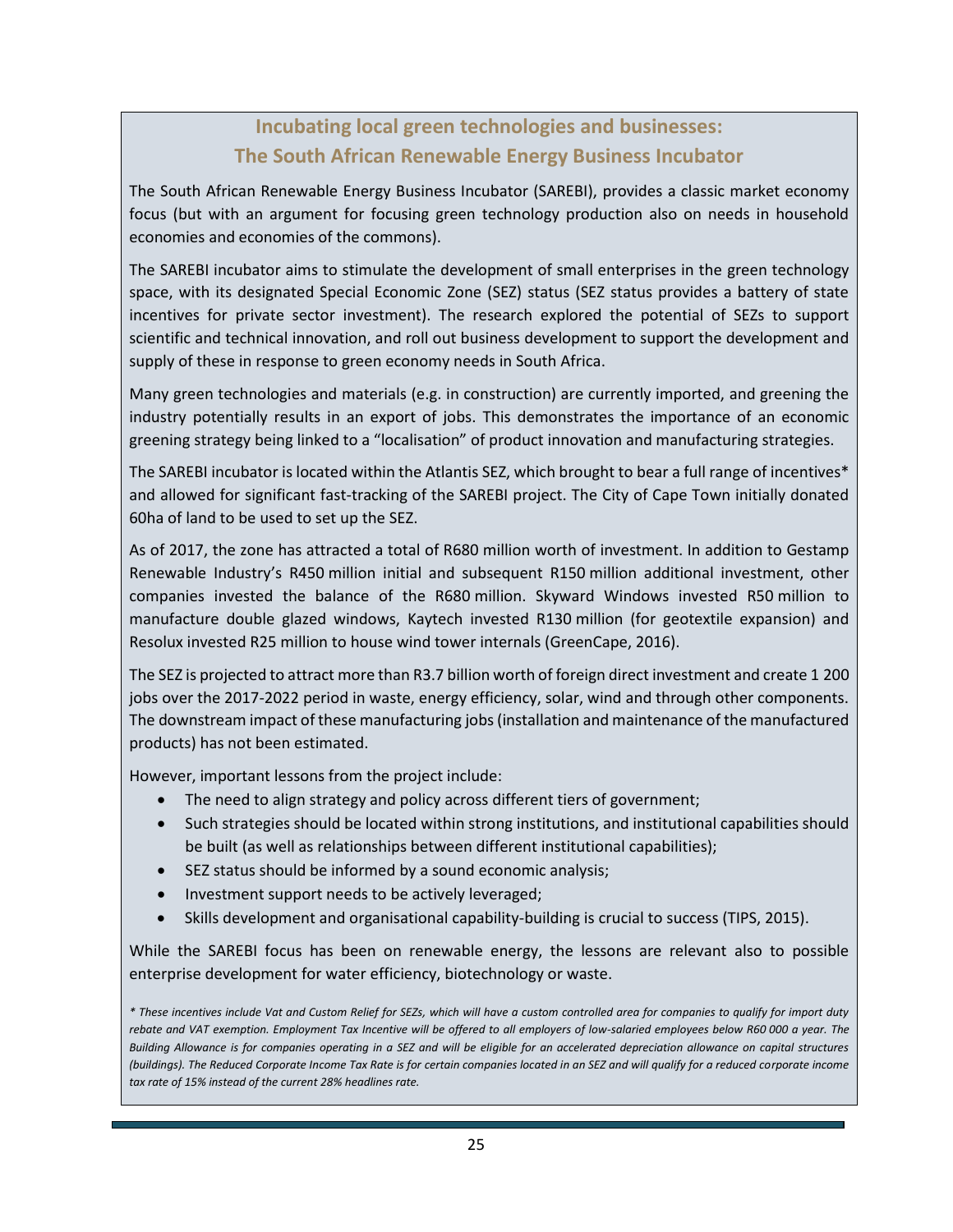# <span id="page-25-0"></span>**5. CONCLUSIONS**

 $\overline{a}$ 

This report provides only a synthesis of some aspects of a two-year project. The key project findings summarised above illustrate some key aspects of the possibilities for green job creation; the potential scope and scale of this (variable across policy choices and environmental challenges in different contexts); current obstacles; and potential solutions.

At the heart of the way forward lies a proposed process of:

- Using the quantitative and qualitative data as a basis for achieving buy-in from policy owners at national and provincial level (as well as a review of the polices and strategies themselves);
- Convening and supporting multi-stakeholder dialogues at local level in at least three provinces, focussed on collective problem-solving and action; and
- Expanding the scope and scale of potential green job creation, in ways that are relevant to local economic development planning across selected sites.

Key findings from the project that are also relevant to other parts of the green economy were tabled and discussed at the National Environmental Skills Summit 2018<sup>8</sup>. Agreement on the findings and the way forward include:

- Available data is sometimes sketchy, incoherent or inadequate for purposes of modelling. Stronger coordination of data collection and analysis is important, possibly by bringing the different agencies who have such mandates into a process where a coordination strategy is agreed;
- Many policies should be reviewed, based on the findings of research and the experience of those implementing the policies. Further, coordination of such policy reviews should take place using the SEIAS.
- Adaptive monitoring and evaluation strategies are important, accompanied by adaptive management strategies, to ensure nimbler responses to policy implementation challenges.
- All the above presuppose capacity-building, which may include individual skills development which should be embedded within organisational capacity-building efforts, focused on service delivery priorities; and
- The analysis achieved through the initial case studies should probably be extended also to other parts of the green economy. Suggestions for other priorities discussed at the National Environmental Skills Summit were for mine rehabilitation and waste.

<sup>8</sup> Recommendations specific to individual interventions are detailed in the relevant sub-sections of the report above and the case studies.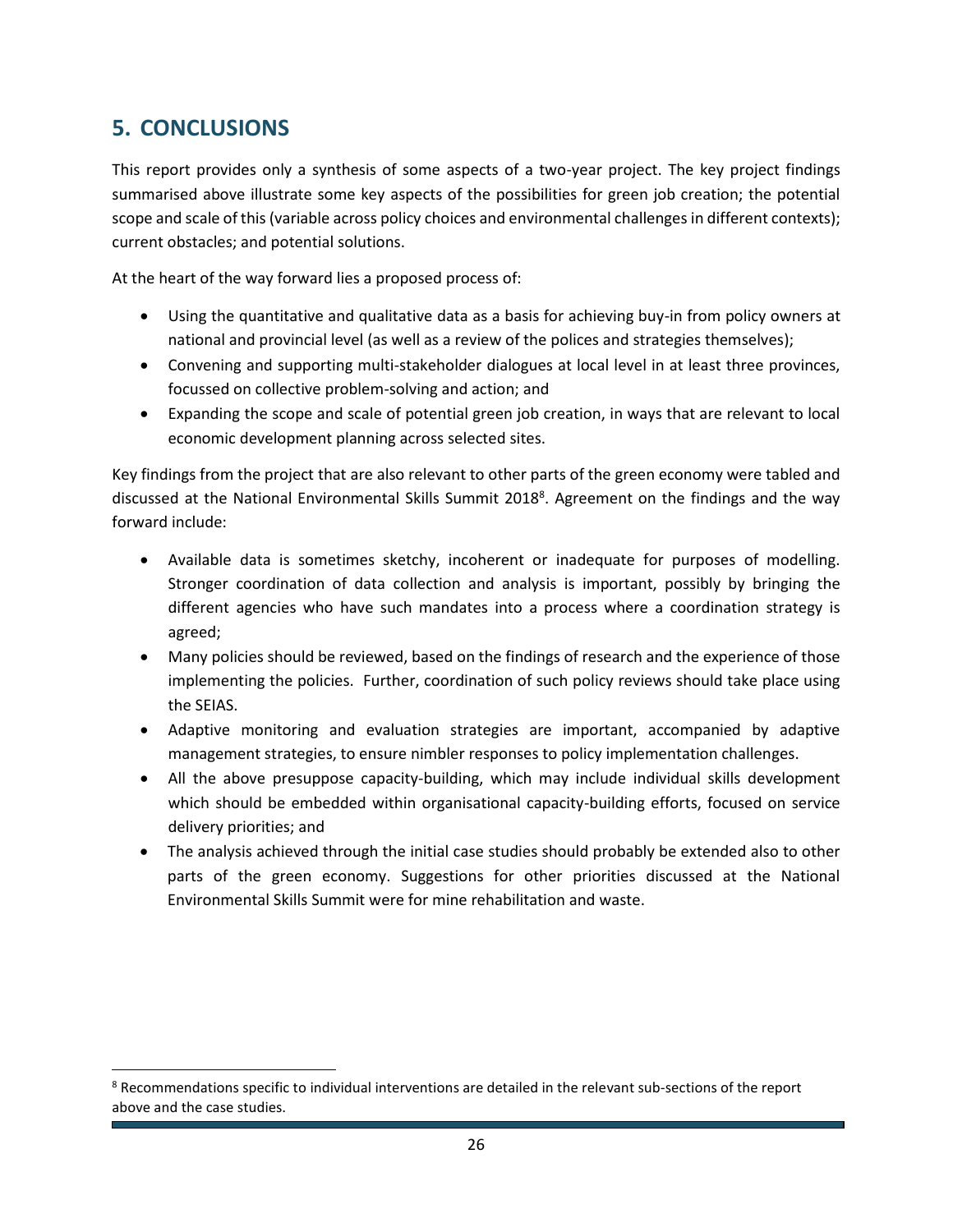### <span id="page-26-0"></span>**BIBLIOGRAPHY**

Africa Wood Pellets. (2011). *Africa Wood Pellets*. Retrieved from http://icmholdings.co.za/pellets/.

African Clean energy (ACE). (2017). *The problem*. African Clean Energy. Retrieved from http://www.africancleanenergy.com/the-problem/.

Africa Wood Pellets. (2011). *Africa Wood Pellets*. Retrieved from http://icmholdings.co.za/pellets/.

AGAMA Energy. (2003). *Employment Potential of Renewable Energy Jobs.*

Amathole Essential (2017). *Essential Amathole Project Proposal* 2017 - 2021. Unpublished project proposal.

Askham, T and Van der Poll, H. (2017). Water Sustainability of Selected Mining Companies in South Africa. In *Sustainability*. Retrieved from [www.mdpi.com/2071-1050/9/6/957/pdf.](http://www.mdpi.com/2071-1050/9/6/957/pdf)

Argus Media. (2012). IDC closes South African wood pellet plant January. *Canadian Biomass*, (22 January). Retrieved from https://www.canadianbiomassmagazine.ca/news/idc-closes-south-africanwood-pellet-plant-3918.

Askham, T and Van der Poll, H. (2017). Water Sustainability of Selected Mining Companies in South Africa. In *Sustainability*. Retrieved from [www.mdpi.com/2071-1050/9/6/957/pdf.](http://www.mdpi.com/2071-1050/9/6/957/pdf)

Baker, L., Newell, P., and Phillips, J. (2013). *The Political Economy of Energy Transitions: The Case of South Africa*. Retrieved from http://dx.doi.org/10.1080/13563467.2013.849674.

Barnes, A., Ebright, M., Gaskin, E. and Strain, W. (2015). *Working for Water: Addressing Social and Environmental Problems with Payments for Ecosystem Services in South Africa*. South Africa: Wildlife Conservation Society, Forest Trends, The Earth Institute & TansLinks.

Beekes, M., Cremers, M. and Witkamp, J. (2014). *Biomass co-firing and full conversion 1 Opportunities for bioenergy in South Africa*. Presented at the IEA Task 32 Workshop on Bioenergy in South Africa.

Bek, D., Nel, E. and Binns, T. (2017). Jobs, water or conservation? Deconstructing the Green Economy in South Africa's Working For Water Programme. *Environmental Development*. Retrieved from http://dx.doi.org/10.1016/j.envdev.2017.07.002.

Braude, W. (2014). *Regulatory Constraints to the Development of a Fuel Ethanol Market in SADC* (Case study No. 02). Johannesburg, South Africa: South African Institute of International Affairs (SAIIA). Retrieved from https://www.saiia.org.za/special-publications-series/606-sadc-business-barriers-case-2 regulatory-constraints-to-the-development-of-a-fuel-ethanol-market-in-sadc/file.

Calderon, C., Gautheir, G. and Jossart, J.M. (2016). *European Bioenergy Outlook 2016: Key findings* (Aebiom Statistical Report). Brussels, Belgium: Aebiom: European Biomass Association.

Carayannis, E., Grigoroudis, E. and Pirounakis, D. (2015). Quadruple Innovation Helix and Smart Specialisation Knowledge Production and National Competitiveness. *Tech Monitor*, (July-Sep), 19–27.

Chan, J., Day, P., Feely, J., Thompson, R., Little, K. and Norris, C. (2015). Acacia mearnsii industry overview: current status, key research and development issues. *Sourthern Forests: A Journal of Forest Science*, *77*(1).

Davis, K. F., Rulli, M. C., Seveso, A. and D'Odorico, P. (2017). Increased food production and reduced water use through optimized crop distribution. *Nature Geoscience*.

DEA. (2017). *Working for Water (WfW) programme*. Department of Environmental Affairs. Retrieved from https://www.environment.gov.za/projectsprogrammes/wfw.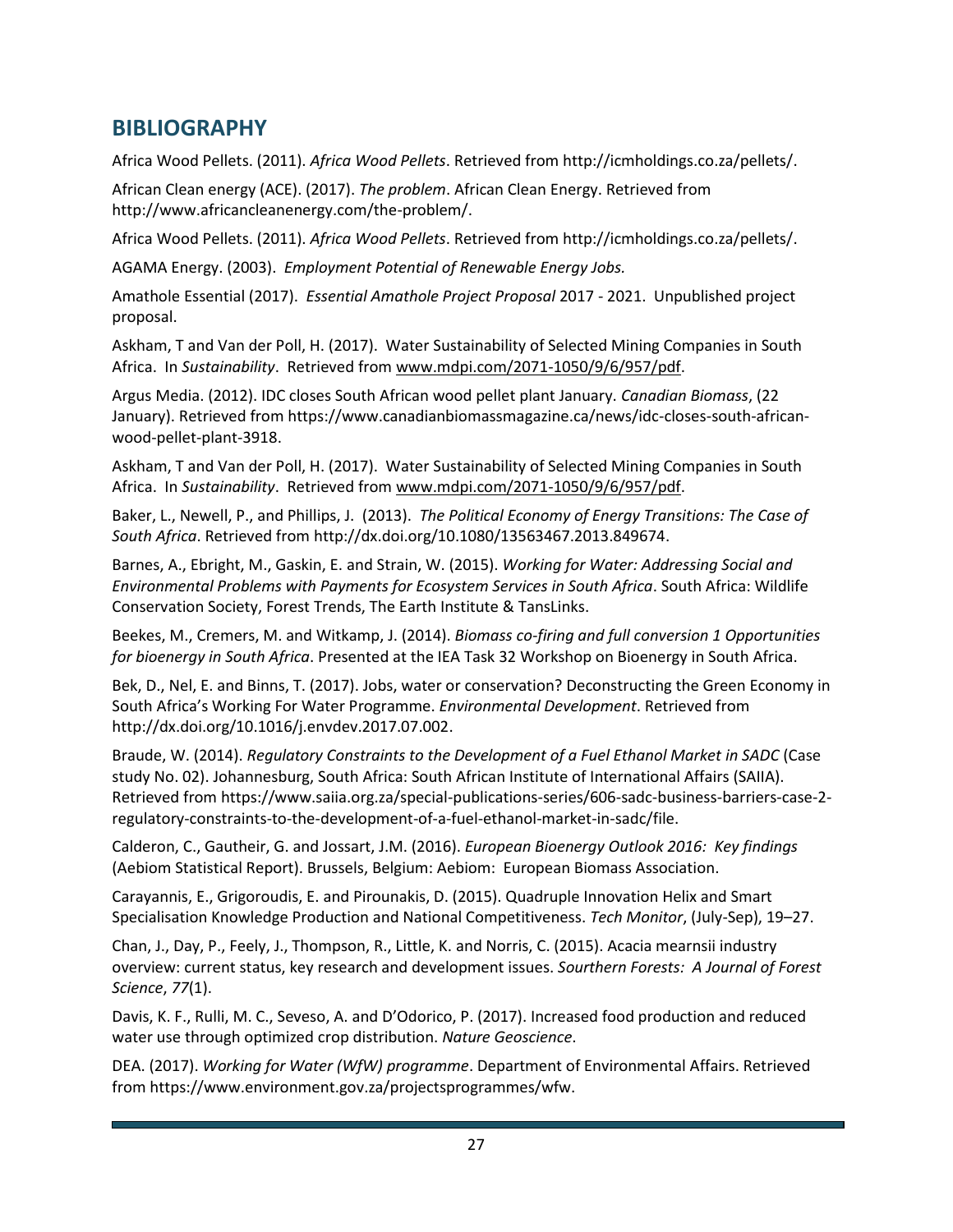DEA. 2016. *National Biodiversity Economy Strategy.* Retrieved from https://www.environment.gov.za/sites/default/files/reports/nationalbiodiversityeconomystrategy.pdf.

DEA. (2015a). *Assessment of the potential to produce biochar and its application to South African soils as a mitigation measure*. Pretoria, South Africa: Department of Environmental Affairs. Retrieved from https://www.environment.gov.za/sites/default/files/reports/biocharreport2015.pdf.

DEA. (2015b). *DEA's Working for Water Programme celebrates 20 years of job creation & environment sustainability*. Department of Environmental Affairs. Retrieved from

https://www.environment.gov.za/mediarelease/workingforwater\_20yearsjobcreation\_environmentsust ainability.

DEAT 2008: *A National Framework for Sustainable Development.* Department of Environmental Affairs and Tourism.

Death, C. (2015). Four Discourses of the Green Economy in the Global South. *Third World Quarterly*, Vol 36 Issue 12.

Department of Water Affairs. (2017). *WfW regional-level historical database*. Retrieved from http://www.dwaf.gov.za/wfw/Control/docs/WfW regional-level historical database up to 2009-10.xls.

Department of Water and Sanitation (DWAS) (2018). *National Water Master Plan*. Retrieved from: www.dwa.gov.za/National%20water%20sanitation%20master%20plan.

Diederichs, N., McKenzie, M. and Knox, A. (2014). *Draft Guideline on Technologies for Reducing Energy Poverty in Low-income Households* (SALGA Energy Guideline Series). Pretoria, South Africa: South African Local Government Association (SALGA).

DME. (2007). *Biofuels Industrial Strategy of the Republic of South Africa*. Pretoria, South Africa: Department of Minerals and Energy.

DME. (2003). *White Paper on Renewable Energy*. Pretoria, South Africa: Department of Minerals and Energy. Retrieved from

https://unfccc.int/files/meetings/seminar/application/pdf/sem\_sup1\_south\_africa.pdf.

DoE. (2017). *Integrated energy plan: Overview*. Department of Energy. Retrieved from http://www.energy.gov.za/files/iep\_frame.html.

DWAF. (2017). *WfW Regional-Level Historical Database*. Department of Water Affairs. Retrieved from http://www.dwaf.gov.za/wfw/Control/docs/WfW regional-level historical database up to 2009-10.xls

DWAF. (2001). *Working for Water Programme: Development of Secondary Industries Options Analysis: Draft Report of the Transaction Advisor*. Department of Water Affairs.

DWAF. (n.d.). *Working for Water Programme: Development of Secondary Industries Options Analysis: Draft Report of the Transaction Advisor*. Department of Water Affairs and Forestry.

Ecozoom. (2017). *Portable wood burning cook stoves*. Ecozoom. Retrieved from www.ecozoomstove.com.

Eden to Addo. (2017). *Alien vegetation management*. Plettenberg Bay, South Africa: Eden to Addo Corridor Initiative. Retrieved from http://edentoaddo.co.za/library/.

Ellen MacArthur Foundation. (2013). *Towards the Circular Economy Vol. 1: an economic and business rationale for an accelerated transition*. United Kingdom: Ellen MacArthur Foundation. Retrieved from https://www.ellenmacarthurfoundation.org/assets/downloads/publications/Ellen-MacArthur-Foundation-Towards-the-Circular-Economy-vol.1.pdf.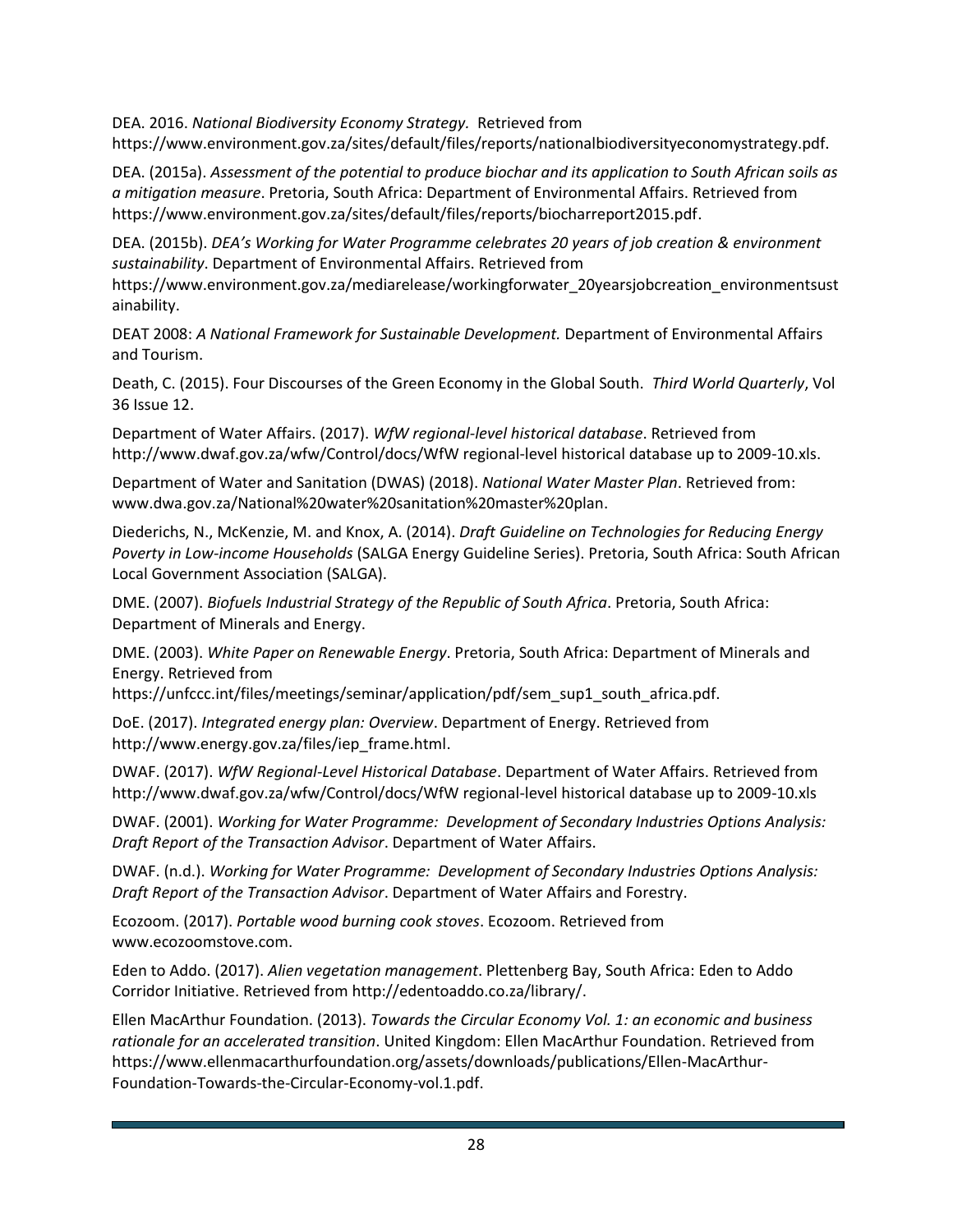Engestrom, Y. (2016). *Studies in Expansive Learning.* Cambridge University Press. Retrieved from: https://www.cambridge.org/core/books/studies-in-expansivelearning/E68E35B6DC42FCD58853E098917F4764.

Ernsting, A. (2014). *A new look at land-grabs in the global South linked to EU biomass policies*. Biofuel Watch.

eThekwini Municipality. (n.d.-a). *General Invasive Alien Plant Control: Insight into Best Practice, Removal Methods, Training & Equipment* (Guideline Document). Environmental Planning and Climate Protection Department, eThekwini Municipality.

eThekwini Municipality. (n.d.-b). *General Invasive Alien Plant Control: Insight into Best Practice, Removal Methods, Training & Equipment.* Guideline Document. Durban: Environmental Planning and Climate Protection Department, eThekwini Municipality. eThekwini Municipality.

FAO. (2003). Status of invasive tree species in southern Africa. Food & Agriculture Organisation of the United Nations. Retrieved from http://www.fao.org/docrep/005/AC846E/ac846e06.htm

Forests & Rangelands. (2017). Overview: Woody Biomass Utilization and the WBUG. Forests & Rangelands. Retrieved from https://www.forestsandrangelands.gov/Woody\_Biomass/overview.shtml

Frischman, B. (2005). An Economic Theory of Infrastructure and Commons Management.

GBEP, & IEA Bioenergy. (2016). *Examples of Positive Bioenergy and Water Relationships*. Global Bioenergy Partnership (GBEP) & IEA Bioenergy.

Geels, F W. (2014). *Regime resistance against low-carbon energy transitions: introducing politics and power in the multi-level perspective*. Theory, Culture & Society, 31 (5) (2014), pp. 21-40.

GreenCape. (2017). Connecting industry, creating opportunity. GreenCape. Retrieved from http://greencape.co.za/wisp/

GreenCape. (2016): *Waste Market Intelligence Report*).

Hedden, S. (2016). Parched prospects II-a revised long-term water supply and demand forecast for South Africa. *Institute for Security Studies Papers*, *2016*(16), 18.

Honsbein, D. (2014). *Bioenergy modelling for South Africa: Benchmarking Namibia and South Africa*. Aston University, Birmingham, United Kingdom.

Howick Eco-furniture Factory. (2017, October 23). Site visit: Job creation potential from using sawdust and woody biomass generated at an eco-furniture factory.

Husgafvel, R., Nordlund, H., Heino, J., Makela, M., Watkins, G., Dahl, O., & Paavola, I. (2015). Use of Symbiosis Products from Integrated Pulp and Paper and Carbon Steel Mills. *Journal of Industrial Ecology*.

HVE Woodpelleting. (2017). HVE Woodpelleting. HVE Woodpelleting. Retrieved from http://www.hvewoodpelleting.co.za/

Le Maitre, D. and Forsyth, G. (2011). *Invasive alien plants biomass assessment* and *Invasive alien plants biomass assessment (Appendix 2)*.

Le Maitre, D., Forsyth, G., Dzikiti, S. and Guch MB. (2013) *Estimates of the impacts of invasive alien plants on water flows in South Africa*. Report No. CSIR/NRE/ECO/ER/2013/0067/B. Natural Resources and the Environment, CSIR, Stellenbosch.

Lee, J. (2015, March). *Bioproducts value hierachy*. Presented at the 1st Annual BiorProducts AgSci Cluster Workshopt, Canada. Retrieved from https://i.ytimg.com/vi/791v5HZHROQ/maxresdefault.jpg.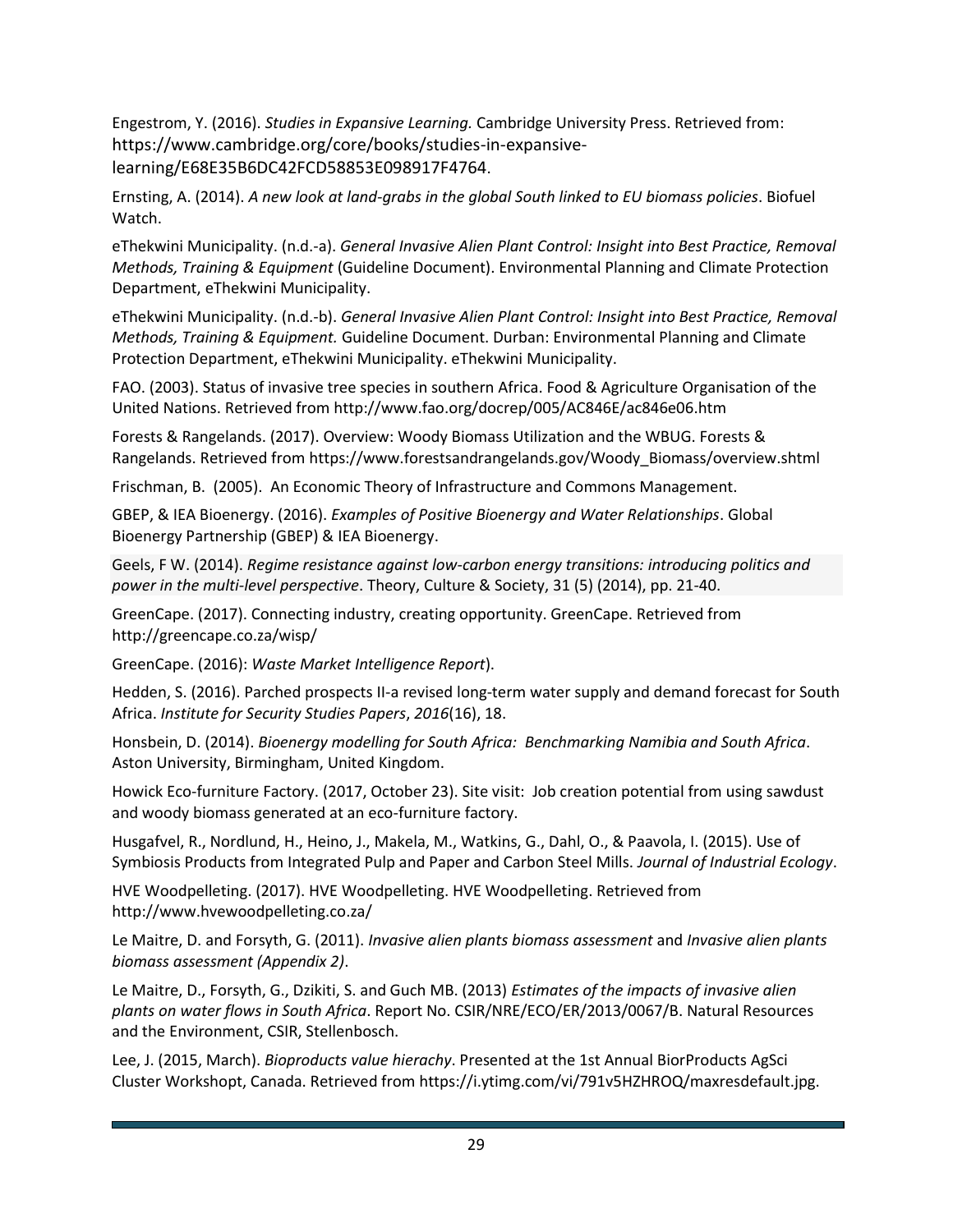Le Roux, J. (2011). *Monitoring soil erosion in South Africa at a regional scale* (No. GW/A/2011/23). Pretoria, South Africa: Agricultural Research Council. Retrieved from http://www.geoscience.org.za/images/geohazard/erosion.pdf.

Lee, J. (2015, March). *Bioproducts value hierachy*. Presented at the 1st Annual BiorProducts AgSci Cluster Workshopt, Canada. Retrieved from https://i.ytimg.com/vi/791v5HZHROQ/maxresdefault.jpg.

Maema, L., Potgieter, M. and Mahlo, S. (2106). Invasive alien plant species used for the treatment of various diseases in Limpopo Province, South Africa. *African Journal of Traditional, Complementary and Alternative Medicines*, *13*(4), 223–231.

Maia, J., Giordano, T., Kelder, N., Bardien, G., Bodibe, M., Du Plooy, P. and Jafta, X. (2001). *Green Jobs: An Estimate of the Direct Employment Potential of a Greening South African Economy." Industrial Development Corporation, Development Bank of Southern Africa, Trade and Industrial Policy Strategies.* Pretoria, South Africa: Industrial Development Corportation (IDC), Development Banks of Southern Africa (DBSA) & Trade and Industrial Policy Stategies (TIPS).

Maia, J., Giordano, T., Kelder, N., Bardien, G., Bodibe, M., du Plooy, P., … Swanepoel, J. (2011). *Green jobs: an estimate of the direct employment potential of a greening South African economy*. Industrial Development Corporation, Development Bank of Southern Africa, Trade and Industrial Policy Strategies.

Mail & Guardian. (2017). Looking at the availability of biomass in South Africa. *Mail & Guardian*, (31 March). Retrieved from https://mg.co.za/article/2017-03-31-00-looking-at-the-availability-of-biomassin-south-africa.

Mavuso, Z. (2017). African conference strives to boost bioenergy industries. *Engineering News*, (18 August). Retrieved from http://www.engineeringnews.co.za/article/african-conference-strives-to-boostbioenergy-industries-2017-08-18.

McKinsey. (2009). Charting Our Water Future. Retrieved from https://mckinsey.com/mckinsey/charting%20our%20water%20future.

McQueen, D. (2013). *South African biomass energy: little heeded but much needed* (IIED Briefing). London, United Kingdom: IIED. Retrieved from http://pubs.iied.org/pdfs/17165IIED.pdf.

Mistra. (2014). Prestudy for Mistra Green Economy Final Draft. https:/wwwglobalutmaning.se/prestudy-for-mistra-green-economy-final-draft.

Moran, V., Hoffmann, J., & Zimmermann, H. (2013). 100 years of biological control of invasive alien plants in South Africa: History, practice and achievements. *South African Journal of Science*, *109*(9/10). Retrieved from

http://www.sajs.co.za/sites/default/files/publications/pdf/Moran\_News%20and%20Views.pdf.

Mugido, W., Blignaut, J., Joubert, M., de Wet, J., Knipe, A., Joubert, S., … van der Vyfer, M. (2014). *Determining the feasibility of harvesting invasive alien plant species for energy*. Pretoria, South Africa: Department of Economics, University of Pretoria.

Musango, J K; Brent, A C and Bassi, A M. (2013). *Modelling a Transition toward the Green Economy in SA*.

Muzondo, F. (2016). *The State of the Expanded Public Works Programme in South African Cities*. Johannesburg, South Africa: South African Cities Network. Retrieved from http://www.sacities.net/wpcontent/uploads/2016/Uploads/State%20of%20EPWP%20in%20SA%20Cities%20(2015-16).pdf.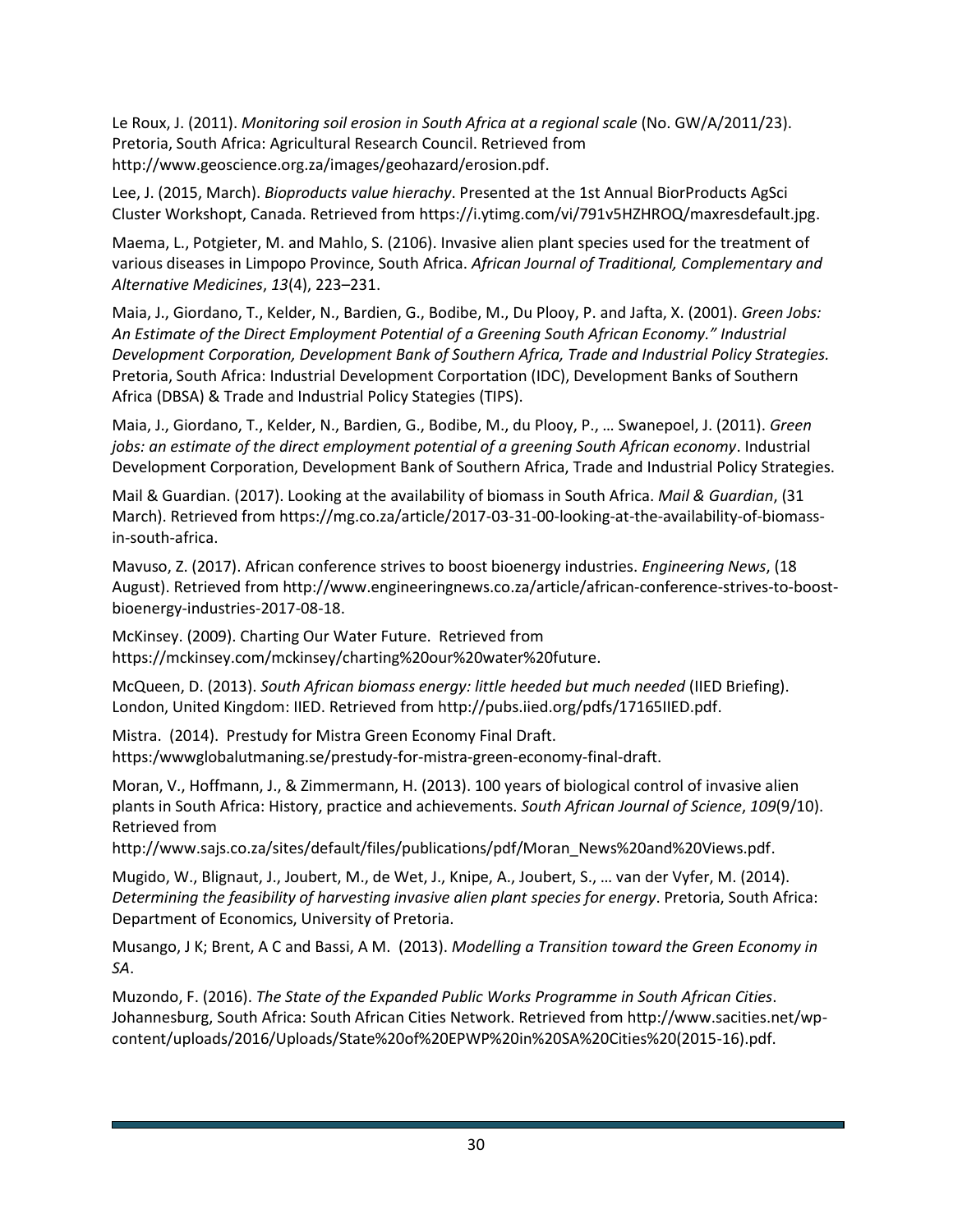Newborn, P., & Dalton, J. (2016). *Water management and stewardship: taking stock of corporate water behaviour*. International Union for Conservation of Nature and Natural Resources. https://doi.org/10.2305/IUCN.CH.2016.16.en.

O'Malley, P. (1996). Job creation – the role of the public sector. *African Communist Journal Extracts*, *144*(Second Quarter). Retrieved from

https://www.nelsonmandela.org/omalley/index.php/site/q/03lv02424/04lv02730/05lv03005/06lv0300 6/07lv03119/08lv03124.htm.

Newborn, P. and Dalton, J. (2016). *Water management and stewardship : taking stock of corporate water behaviour*. International Union for Conservation of Nature and Natural Resources. https://doi.org/10.2305/IUCN.CH.2016.16.en.

Petrie, B. (2014). *South Africa A case for biomass?* London, United Kingdom: International Institute for Environment & Development (IIED).

Pirraglia, A., Gonzalez, R. and Saloni, D. (n.d.). Wood Pellets: An Expanding Market Opportunity. *Biomass Magazine*. Retrieved from http://biomassmagazine.com/articles/3853/wood-pellets-an-expandingmarket-opportunity.

Raworth K. (2017). *Doughnut Economics: Seven Ways to Think like a 21st Century Economist.* London, Random House.

Reliance. (2015). About Reliance Compost. Reliance. http://www.reliance.co.za/aboutus.html

Rural Energy. (2015). *Wood chip vs wood pellets: The benefits of different types of biomass wood fuel.*  Rural Energy. Retrieved from http://www.ruralenergy.co.uk/insight/wood-chip-vs-wood-pelletsbenefits-different-types-biomass-wood-fuel.

Save the Children UK (2008). *The Household Economy Approach – Tools for Food Security*.

SA Forestry. (2010). Pellet plant raises 'green' opportunities in South Africa. *SA Forestry Online*, (31 December). http://saforestryonline.co.za/articles/sawmilling\_and\_processing/ pellet\_plant\_raises\_green\_opportunities\_in\_south\_africa/#disqus\_thread.

SAEON. (2015). *Bioenergy Atlas for South Africa*. South African Environmental Observation Network. Retrieved from http://bea.dirisa.org/

Sander, K. (2012, December). *Wood-Based Biomass Energy in Sub-Saharan Africa: Issues & Approaches*.

Schumacher Centre for New Economics. (n.d.). https://centerforneweconomics.org/. Access in 2018.

Sishuba, S. (2016). SA's soil erosion crisis. *Farmer's Weekly*, (27 July). Retrieved from https://www.farmersweekly.co.za/bottomline/sas-soil-erosion-crisis/.

Smith, M. (2011) *Against Ecological Sovereignty.* University of Minnesota Press. Retrieved from: [https://www.upress.umn.edu/book-division/books/against-ecological-sovereignty.](https://www.upress.umn.edu/book-division/books/against-ecological-sovereignty)

Smith, A. and Stenning A. (2006). Beyond Household Economies: Articulations and Spaces of Economic Practice in Post-Socialism. Progress in Human Geography Vol 30 Issue 2. Sage Publications.

Stafford, W. (2017). *Value-Added Industries: opportunities for local and embedded energy, wood fuels and other products from Invasive Alien Plant biomass*. Council for Scientific and Industrial Research.

Stafford, W., Blignaut, J., Lotter, D., Le Maitre, D. and Forsyth, G. (2016). *Value-Added Industries on the Agulhas Plains: Techno-economic feasibility study for the production of wood-fuels, heat, electricity and biochar from Invasive Alien Plant biomass* (No. CSIR/NRE/GES/ER/2016/00015/B). Stellenbosch, South Africa: Council for Scientific & Industrial Research.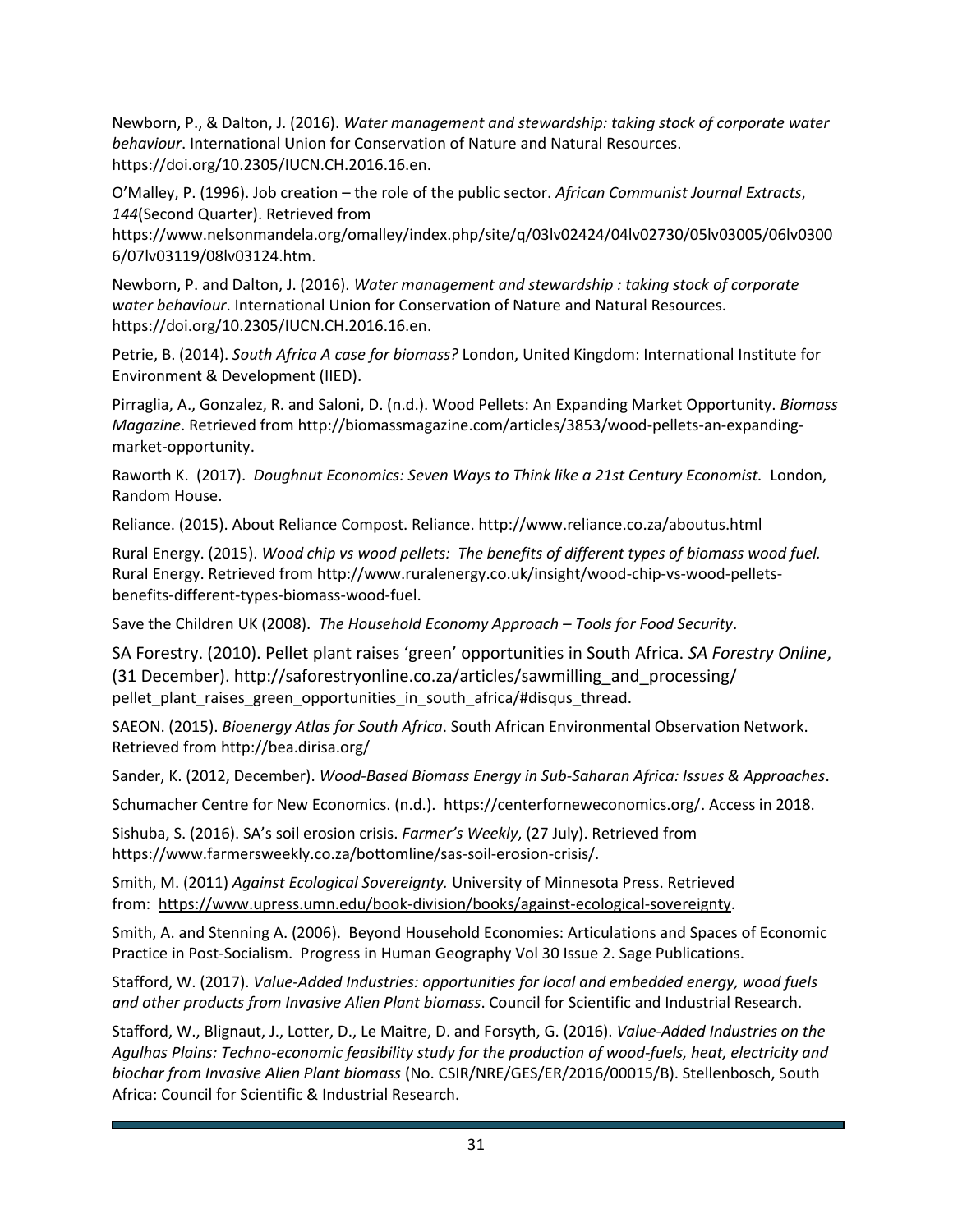Stats SA. (2017). *Number of Hours Spent Cooking per Week among Consumers Worldwide as of June 2014, by Country*. Statistics South Africa. https://www.statista.com/statistics/420719/time-spentcooking-per-week-among-consumers-by-country/.

Stats SA. (2015). *General Household Survey 2015* (Statistical Release No. P0318). Pretoria, South Africa: Statistics South Africa.

Stats SA. (2015a). *General Household Survey 2015* (Statistical Release No. P0318). Pretoria, South Africa: Statistics South Africa.

Stats SA. (2015b). *The importance of coal.* Statistics South Africa. http://www.statssa.gov.za/?p=4820.

Stats SA. 2006. Up*dated Water Accounts for South Africa: 2000* (Natural Resource Accounts). Pretoria, South Africa: Statistics South Africa.

Syringa Bioscience. (2017). *Syringa Bioscience*. Retrieved from https://www.facebook.com/pg/SyringaBioscience/about/?ref=page\_internal

Trade & Industrial Policy Strategies (2015). *Lessons from the Regional Development Approach in the Atlantis, Western Cape.* TIPS. Pretoria, South Africa.

Toma-Now. (2016). *Biomass value chains: Creating value from invasive alien vegetation. Tomorrow Matters Now*. Retrieved from http://www.toma-now.com/toma-now/wpcontent/uploads/2016/04/Biomass-beneficiation-TOMA-Now-case-study.pdf

Treecycle. (2014, May 22). B*io-mass Pellets from Green Waste.* Treecycle. Retrieved from http://www.treecycle.co.za/biomass-2/

United Nations Environment Programme. (2012). *The South African Green Economy Modelling Report.*

United Nations (UN). (2016). World Water Development Report 2016: *Water and Jobs.*

Van Wilgen, B., Richardson, D., Le Maitre, D., Marais, C. and Magadlela, D. (2001). The Economic Consequences of Alien Plant Invasions: Examples of impacts and approaches to sustainable management in South Africa. *Environment, Development and Sustainabilit*, *3*, 145–168.

VEDA. (n.d.). *The value of miomass in alien eradication*. Viking Energy Development Africa.

Versfeld, DB., Le Maitre, D. and Chapman, RA. (1998) *Alien Invading Plants and Water Resources in South Africa: A Preliminary Assessmen*t. Report No. TT 99/98, Water Research Commission, Pretoria.

Vundla, T., Blignaut, J., Nkambule, N., Morokong, T. and Mudavanhu, S. (2016). The opportunity cost of not utilising the wood invasive alien plant species in the Kouga, Krom and Baviaans catchments in South Africa. *SAJEMS*, *19*(5), 814–830.

Vuthisa. (2017). *Vuthisa products.* Vuthisa. Retrieved from https://vuthisa.com/products/.

Water Research Commission. (2013*). National Water Resource Strategy II*. DWAF.

Water Resources Group (WRG). (2009). *Charting Our Water Future*. Water Resources Group 2030.

World Bank. (2016). *High and Dry – Climate Change, Water and the Economy*. Retrieved from www.worldbank.org/en/topic/high -and-dry-climate-change-and-the-world-economy.

World Resources Institute. 2015*. Tracking and Strengthening Climate Change*. Retrieved from [www.wri.org/geography/south-africa.](http://www.wri.org/geography/south-africa)

ZANOC. (2016). South African Livelihood Profiles.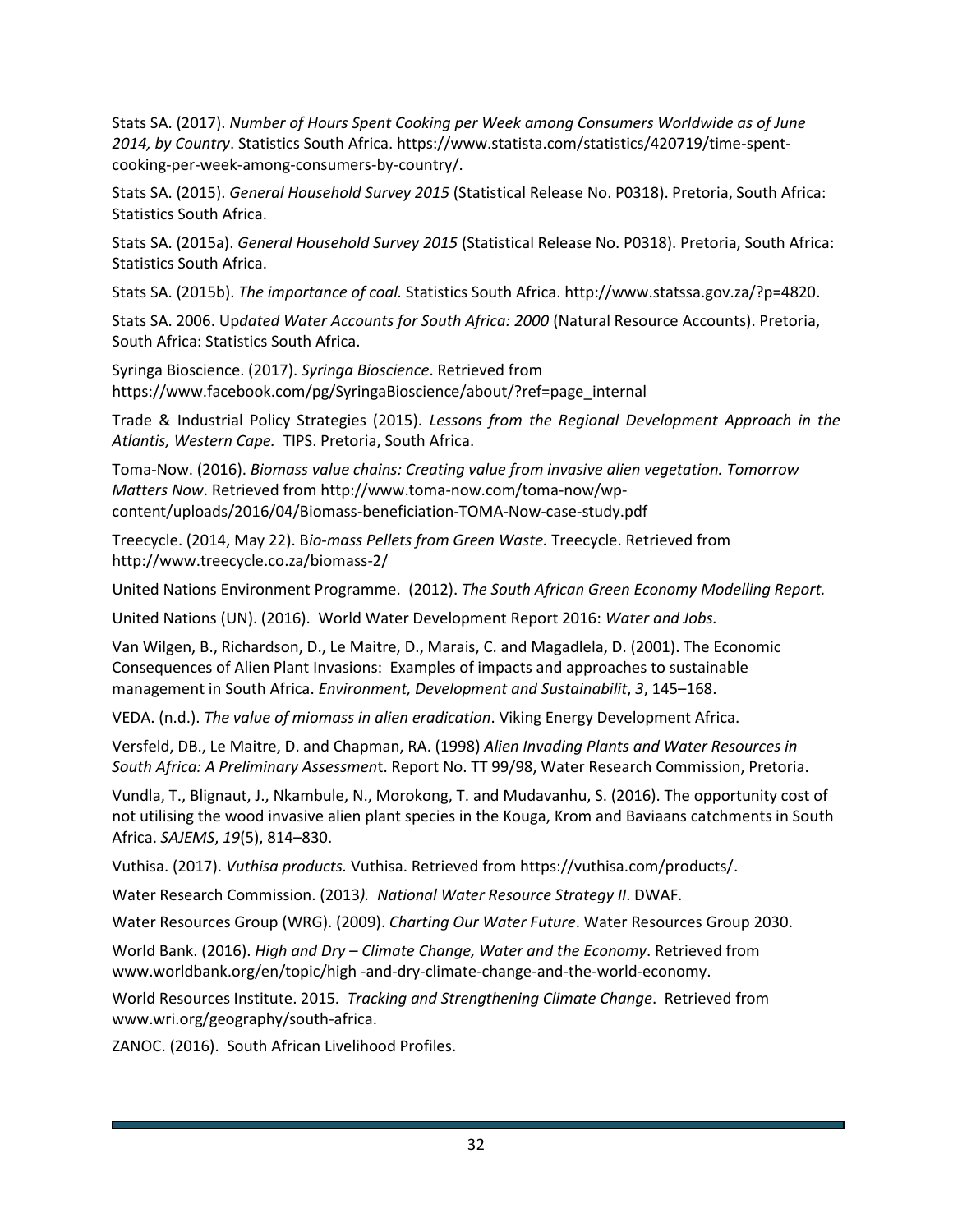# <span id="page-32-0"></span>**ANNEXURE A: EXPERTS CONSULTATION**

During the review process, key experts in each sub-sector were consulted on the research findings and report. Those whose feedback was solicited and/or who provided feedback are detailed below.

| <b>Consultations for Water</b> | <b>Institution and Designation</b>                             |
|--------------------------------|----------------------------------------------------------------|
| Stewardship                    |                                                                |
| Dr Mark Dent                   | International Water Stewardship Alliance; South Africa Manager |
| Dr Mark Graham                 | GroundTruth: Owner and Director                                |
| Nicole Solomon                 | AECI; Group Community Development Programmes                   |
| Nomali Msomi                   | Umbogintwini Industrial Association; Community Liaison Officer |
| Nick Tandi                     | <b>Strategic Water Partners Network (SWPN)</b>                 |
| <b>Christine Colvin</b>        | WWF-SA; Water Programme Manager                                |

| <b>Consultations for</b> | <b>Institution and Designation</b>                              |
|--------------------------|-----------------------------------------------------------------|
| <b>Essential Oils</b>    |                                                                 |
| lan Weir                 | <b>CEO Amathole Essential</b>                                   |
| Karen Swanepoel          | South African Essential Oils Producers Association              |
| Sandra Kruger            | Sandra Kruger and Associates                                    |
| Flip and Riana Minnaar   | <b>Highland Essential Oils</b>                                  |
| Dr Marthinus Horak       | <b>CSIR</b>                                                     |
| Dr Crispen Olver         | Former Director General for Department of Environmental Affairs |
|                          | and Tourism                                                     |
| Dr Boitumelo Semete      | <b>Council for Scientific and Industrial Research</b>           |
| Akho Skenjana            | Department of Trade and Industry, Eastern Cape                  |
| Dr Christopher Morris    | International researcher in the bioprospecting field            |
| Natalie Feltman          | Department of Environmental Affairs                             |

| <b>Consultations for Wood</b> | <b>Institution and Designation</b>                     |  |
|-------------------------------|--------------------------------------------------------|--|
| <b>Pelleting</b>              |                                                        |  |
| Jarred Lyons                  | Western Cape Industrial Symbiosis Program Western Cape |  |
| David Lello                   | Ekasi Energy                                           |  |
| <b>Grant Trebble</b>          | Director of Wood@Heart                                 |  |
| Jasper Cloete                 | Director, Viking Energy                                |  |

| <b>Consultations for SAREBI</b> | <b>Institution and Designation</b>                       |
|---------------------------------|----------------------------------------------------------|
| <b>Business Incubator</b>       |                                                          |
| Maloba Tshehla                  | Innovation Hub, Energy                                   |
| Gracia Munganga                 | Innovation Hub, Waste and Energy                         |
| Rethabile Melamu                | Innovation Hub, Green Economy and Energy                 |
| Nkosazana Masiza                | Strategic Water Partners Network Researcher              |
| Selwyn Jacobs                   | South African Reserve Bank Economist                     |
| Dr. Maserumule                  | Department of Science and Technology (Energy Division)   |
| Dr Najma Mohamed                | ILO, Green Jobs and Green Economy                        |
| Annelize van der Merwe          | Department of Trade and Industry: Director Green Economy |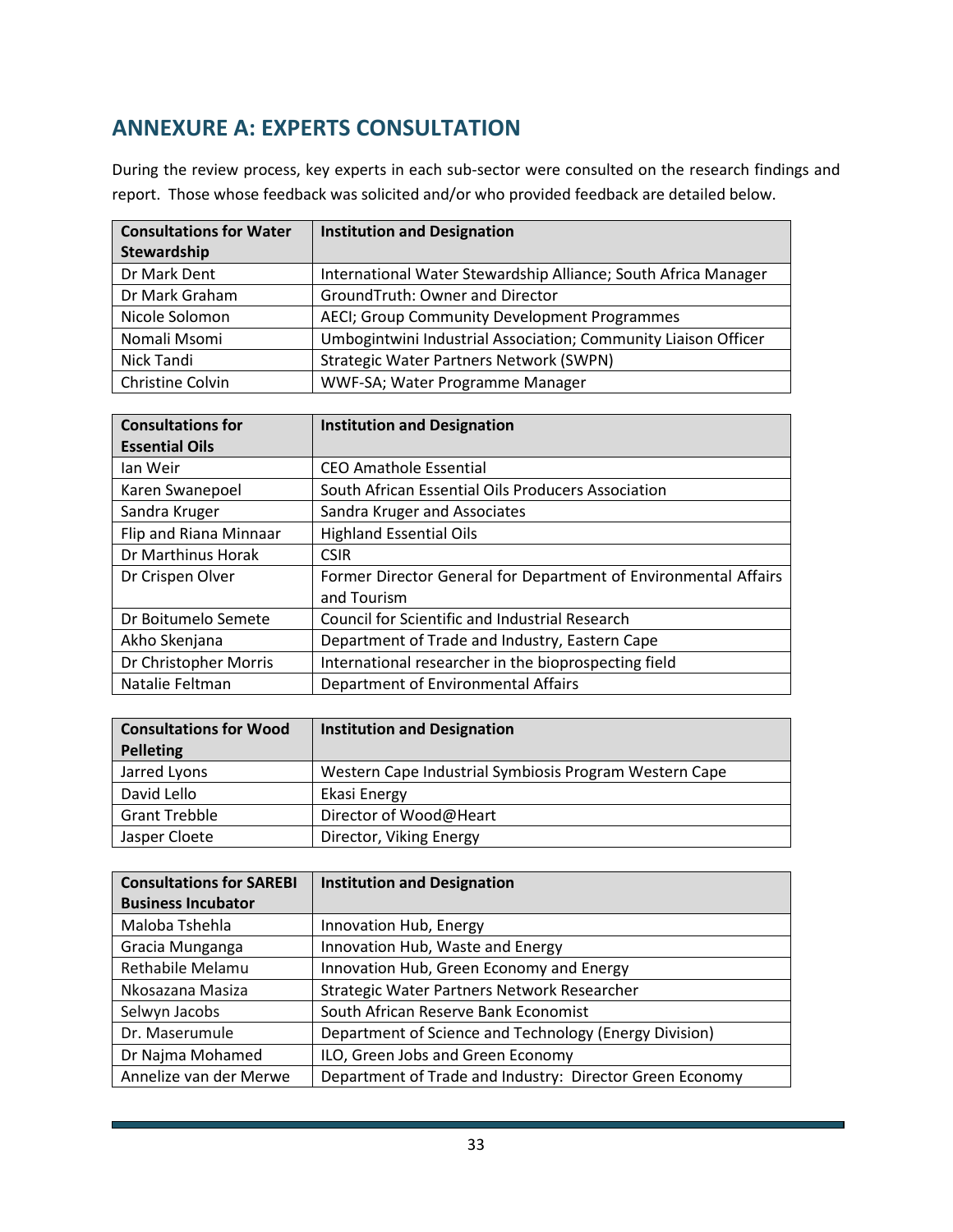# <span id="page-33-0"></span>**ANNEXURE B: DATASETS FOR VENSIM MODELLING (WOOD PELLETING)**

The Vensim diagrams summarised in this report are fully complete only for wood pellets. For water and essential oils, the models lack a few data sets (or the data sets available are highly contested). The incomplete models can still be adjusted to generate employment estimates, but a complete model for wood pellets is summarised below to provide an illustration of the data modelling behind each Vensim diagram.

| <b>Variable</b>  | Value                                                              | <b>Source</b>  |
|------------------|--------------------------------------------------------------------|----------------|
| IAPs area        | over 10 million hectares                                           | Stafford, 2017 |
|                  | 1736 438 condensed hectares                                        |                |
| <b>Biomass</b>   | The woody biomass of dense plant invasions varies from 32 to 198   | Stafford, 2017 |
|                  | t/ha (dry biomass), and we have estimated the total woody          |                |
|                  | biomass to be 167 million tonnes from the NIAPS conducted in       |                |
|                  | 2010 (Le Maitre and Forsyth, unpublished).                         |                |
| IAPs spreading   | 5-10% per annum                                                    | Stafford, 2017 |
| rate             | 7.4% and 15.6% (depending upon species)                            | DEA, 2015b     |
| Working for      | 169 086 ha per annum                                               | Stafford, 2017 |
| Water activities | Average cost of R9000/ha (condensed or 100% invaded)               |                |
| clearing         | 35-person days to clear one hectare                                | Stafford, 2017 |
|                  | Total cost of R15.3 billion for alien plant clearing.              |                |
| Cost of          | R600 million a year over 20 years                                  |                |
| controlling IAPs |                                                                    |                |
| IAP suitability  | Only a portion of the harvestable woody IAP biomass is available   | Stafford, 2017 |
| for wood pellets | for                                                                |                |
|                  | bioenergy, since some of the biomass will be used for higher-value |                |
|                  | uses. Applying the suitability ratios                              |                |
|                  | for Pinus, Acacia and Eucalyptus IAP biomass for VAI wood          |                |
|                  | products, for Agulhas it was estimated                             |                |
|                  | that:                                                              |                |
|                  | • 53% (338 995 tonnes) is available for bioenergy (heat and        |                |
|                  | electricity).                                                      |                |
|                  | • 32% (207850 tonnes) is suitable for wood-fuels (firewood,        |                |
|                  | charcoal, wood pellets, woodchips,                                 |                |
|                  | torrefied wood-chips and torrefied pellets), engineered wood and   |                |
|                  | wood composites                                                    |                |
|                  | (wood-wool, fibre-board and wood-cement and wood-plastic           |                |
|                  | composites).                                                       |                |
|                  | • 1.5% is available for lumber, large poles (>5cm diameter).       |                |
|                  | • 3% is available for small poles and droppers (droppers=3-5cm     |                |
|                  | diameter and slats=1-3cm                                           |                |

#### **Biomass calculations**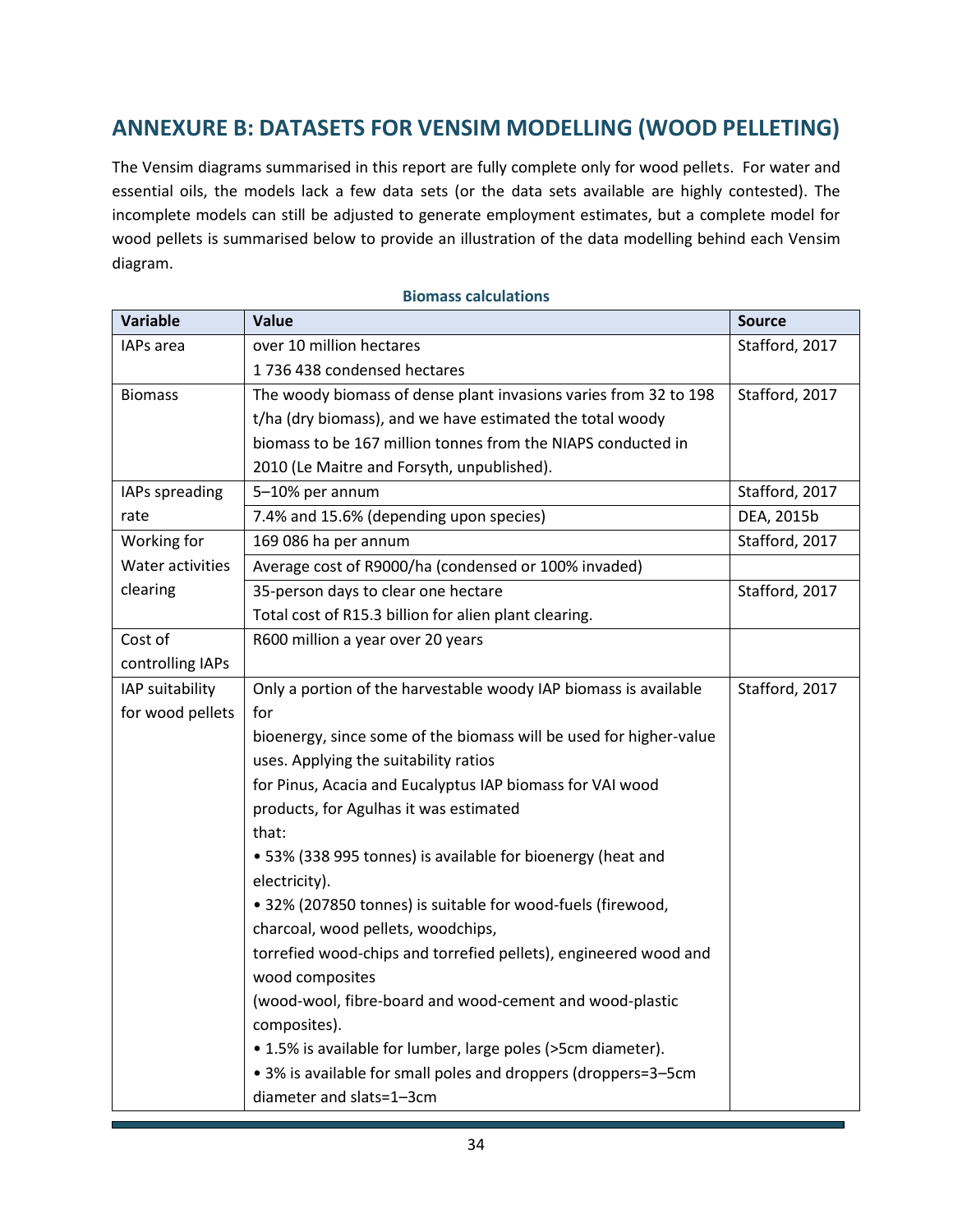|                        | diameter).                                                           |                |                     |                     |
|------------------------|----------------------------------------------------------------------|----------------|---------------------|---------------------|
|                        | • 10% of the woody biomass (twigs) is left in-field after harvesting |                |                     |                     |
|                        | as residue.                                                          |                |                     |                     |
| Water impact -         | 7% of our water resources                                            |                |                     | Barnes, Ebright,    |
| <b>IAPs waste</b>      |                                                                      |                |                     | Gaskin and          |
|                        |                                                                      |                |                     | <b>Strain, 2015</b> |
| <b>Current IAP</b>     | 6.7% reduction in MAR                                                |                |                     | Versfeld et al.,    |
| clearing rate          |                                                                      |                |                     | 1998                |
|                        | 1,444 million m3/annum or 2.9% of the country's MAR                  |                |                     | Le Maitre et al.    |
|                        |                                                                      |                |                     | 2013                |
|                        | Assumed an average of 200000 ha per year are cleared in the          |                |                     | Maia et al.,        |
|                        | short-term                                                           |                |                     | 2011                |
|                        | 560000 ha in the medium term                                         |                |                     |                     |
|                        | 1450000 ha in the long-term                                          |                |                     |                     |
|                        | 2.8 million hectares cleared                                         |                |                     | DEA, 2015b          |
|                        | 1 person can clear 13.8 ha (Dependent on density)                    |                |                     | DWAF, n.d.          |
|                        | The number of jobs required for the 100 000 t/a wood production      |                |                     |                     |
|                        | is 121 (based on 1,667 hectares to be cleared at a rate of 13.8      |                |                     |                     |
|                        | hectares per person).                                                |                |                     |                     |
| <b>Total available</b> | Total invasive alien plant biomass is estimated to be about 165      |                |                     | Le Maitre           |
| <b>IAP</b> biomass     | million Mg. Spread over about 44 million ha, giving a mean IAP       |                |                     | and Forsyth,        |
|                        | biomass standing stock of about 3.7 Mg/ha with a range from 0-       | 2011           |                     |                     |
|                        | 228 Mg per ha.                                                       |                |                     |                     |
| <b>Estimated areas</b> | Control method                                                       | Extent (m2)    | Extent (m2) cleared | eThekwini           |
| that can be            |                                                                      | cleared by 1   | by 12-member team   | Municipality,       |
| cleared daily          |                                                                      | person per day | per day             | n.d., 59            |
| per person and         | Light (mechanical &                                                  | $850 - 900$    | 10,800              |                     |
| per 12-member          | chemical)                                                            |                |                     |                     |
| team                   | Medium (mechanical                                                   | $550 - 650$    | 7,800               |                     |
|                        | & chemical)                                                          |                |                     |                     |
|                        | Heavy (mechanical &                                                  | $250 - 350$    | 4,200               |                     |
|                        | chemical)                                                            |                |                     |                     |
|                        | Extra heavy                                                          | $100 - 150$    | 1,800               |                     |
|                        | (mechanical &                                                        |                |                     |                     |
|                        | chemical)                                                            |                |                     |                     |
|                        | Special weeds (e.g                                                   | As required    |                     |                     |
|                        | Pereskia)                                                            |                |                     |                     |
| <b>Wood pellets</b>    |                                                                      |                |                     |                     |
| Average hours          | 9.5 hours                                                            |                |                     | Stats SA, 2017      |
| spent cooking          |                                                                      |                |                     |                     |
| per week               |                                                                      |                |                     |                     |